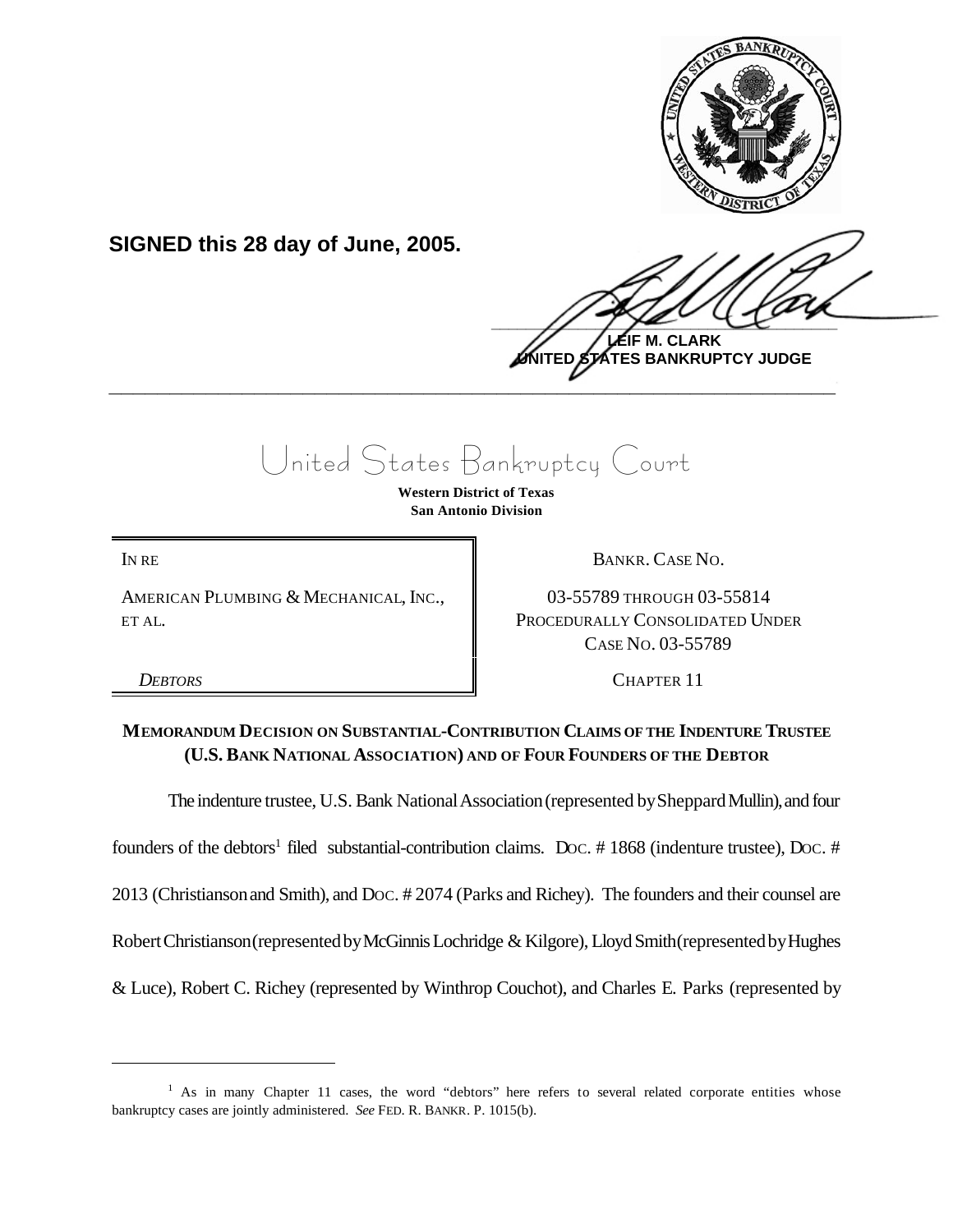Clark & Trevithick). The founders are equity shareholders, and were directors and officers of the debtors at various times. The court heard the indenture trustee's claim on October 28, 2004 and the four founders' claim on March 3, 2005, and took both matters under advisement. After reviewing the exhibits and supplemental briefing, the court DENIES the indenture trustee's substantial-contribution claim and DENIES the four founders' claim.

## **Background**

AMPAM, the parent debtor, provided residential and commercial plumbing and HVAC (heating, ventilation and air conditioning) contracting, maintenance, and repair services. AMPAM was formed as part of a "roll-up" transaction when it acquired ten regional providers of plumbing and mechanical services. The four founders were officers of some of the acquired regional providers that, for the most part, were family-run businesses.<sup>2</sup> To finance the roll-up, AMPAM issued preferred stock and \$125 million in senior subordinated notes (the "Notes"), which was subsequently paid down to about \$95 million. As a result of cost overruns in several projects, the financial burden of making interest payments on the Notes and other debts while dealing with negative cash flow, and liquidity pressure from increasing bonding requirements and insurance costs, AMPAM and its subsidiaries filed for Chapter 11. As part of its reorganization strategy, the debtors have sold their commercialsegments, and the reorganized debtors will focus primarily on the residential plumbing- and HVAC-services markets. The reorganized debtors' operations are less centralized, with AMPAM providing limited services for the subsidiaries, who now

<sup>&</sup>lt;sup>2</sup> All four founders are on AMPAM's board of directors. Christianson was CEO of Christian Enterprises, Inc. until AMPAM acquired it in 1999. He is now the CEO of AMPAM. Smith was president of Lindy Dennis Industries, which AMPAM acquired in 2000. Parks was CEO and vice-president of Parks Mechanical Construction Corporation, which AMPAM acquired in 1999. Richey is the CEO of two AMPAM subsidiaries (AMPAM RCR Companies and AMPAM Sacremento), and resigned from AMPAM's board during the Chapter 11 cases.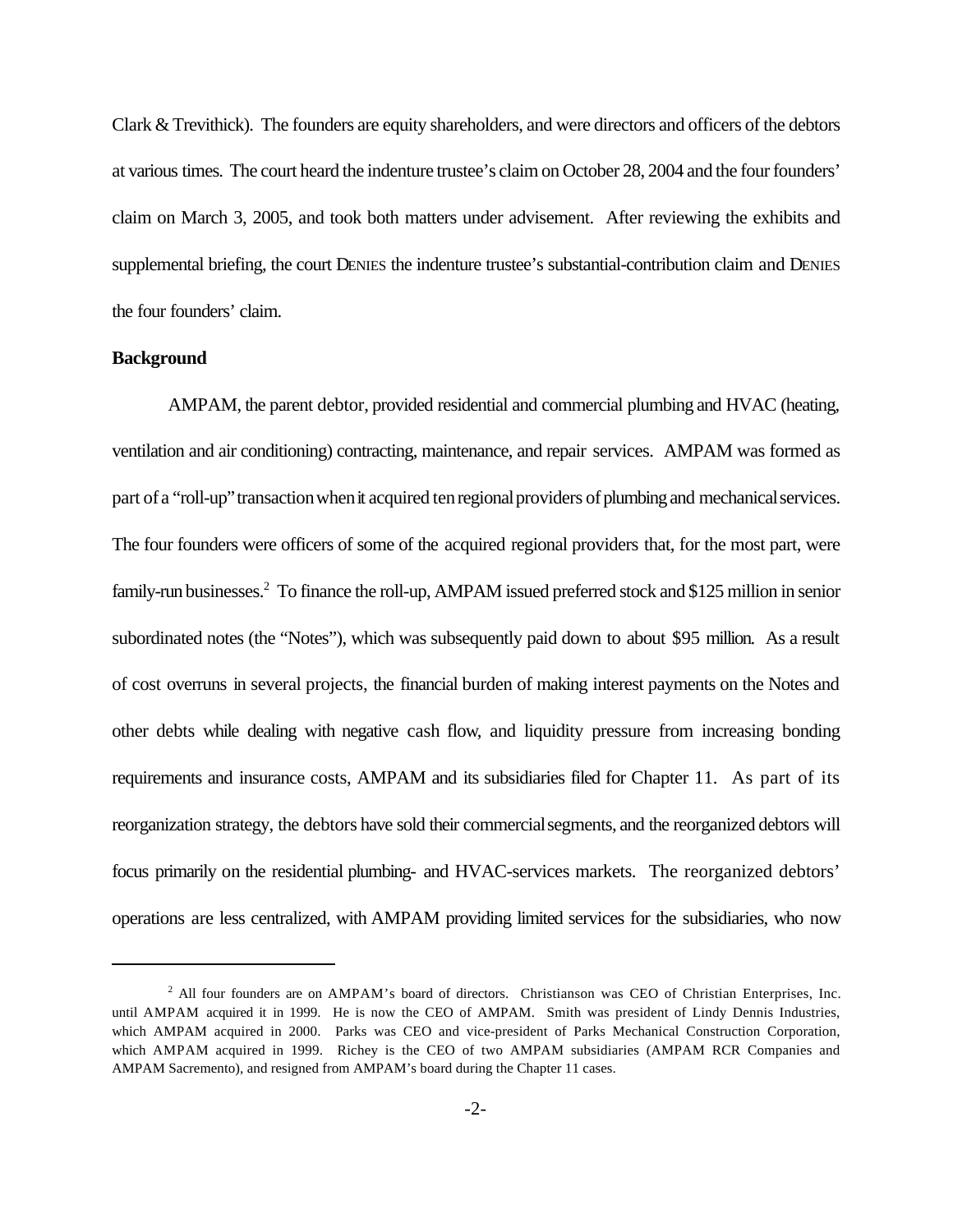operate with more autonomy.

#### **The substantial-contribution statute and the amounts requested**

Section 503(b) allows indenture trustees and equity-security holders to file an administrativeexpense claim if they make a substantial contribution in a Chapter 11 case. It states: "[T]here shall be allowed administrative expenses . . . including  $- (3)$  the actual, necessary expenses . . . incurred by  $- (D)$ a creditor, an indenture trustee, an equity security holder, or a committee . . . other than a committee appointed under section 1102 . . . in making a substantial contribution in a case under chapter 9 or 11 or this title . . . (5) reasonable compensation for services rendered by an indenture trustee in making a substantial contribution in a case under chapter 9 or 11 of this title . . . ." 11 U.S.C. § 503(b)(3)(D), (5).

The indenture trustee and the four founders seek administrative-expense priority for their attorneys' fees and expenses under § 503(b)(4). The indenture trustee requests \$136,951.50 in attorney's fees and \$3,294.27 in attorney's expenses. The indenture trustee also seeks administrative-expense priority for its trustee fees totaling \$58,946.25 under § 503(b)(5). The committee supports the indenture trustee's application. DOC. # 2028. No objections were filed.

The four founders originally requested, in aggregate, \$980,530.65 in attorneys' fees and \$13,371.86 in expenses. *See* DOCS. # 2013 and 2074. The U.S. Trustee objected to all four founders' application. Docs. #2045 and 2202. The Plan Agent filed a response, stating that it neither objected to nor supported the founders' application. DOC. # 2033. Wells Fargo, as agent for the senior lenders, objected to Christiansonand Smith's application. DOC. # 2043. To resolve Wells Fargo's objection, the four founders agreed to reduce their total substantial-contribution claim to \$400,000.00. Doc. #2193. In return, Wells Fargo withdrew its objection to Christianson and Smith's application, and agreed to not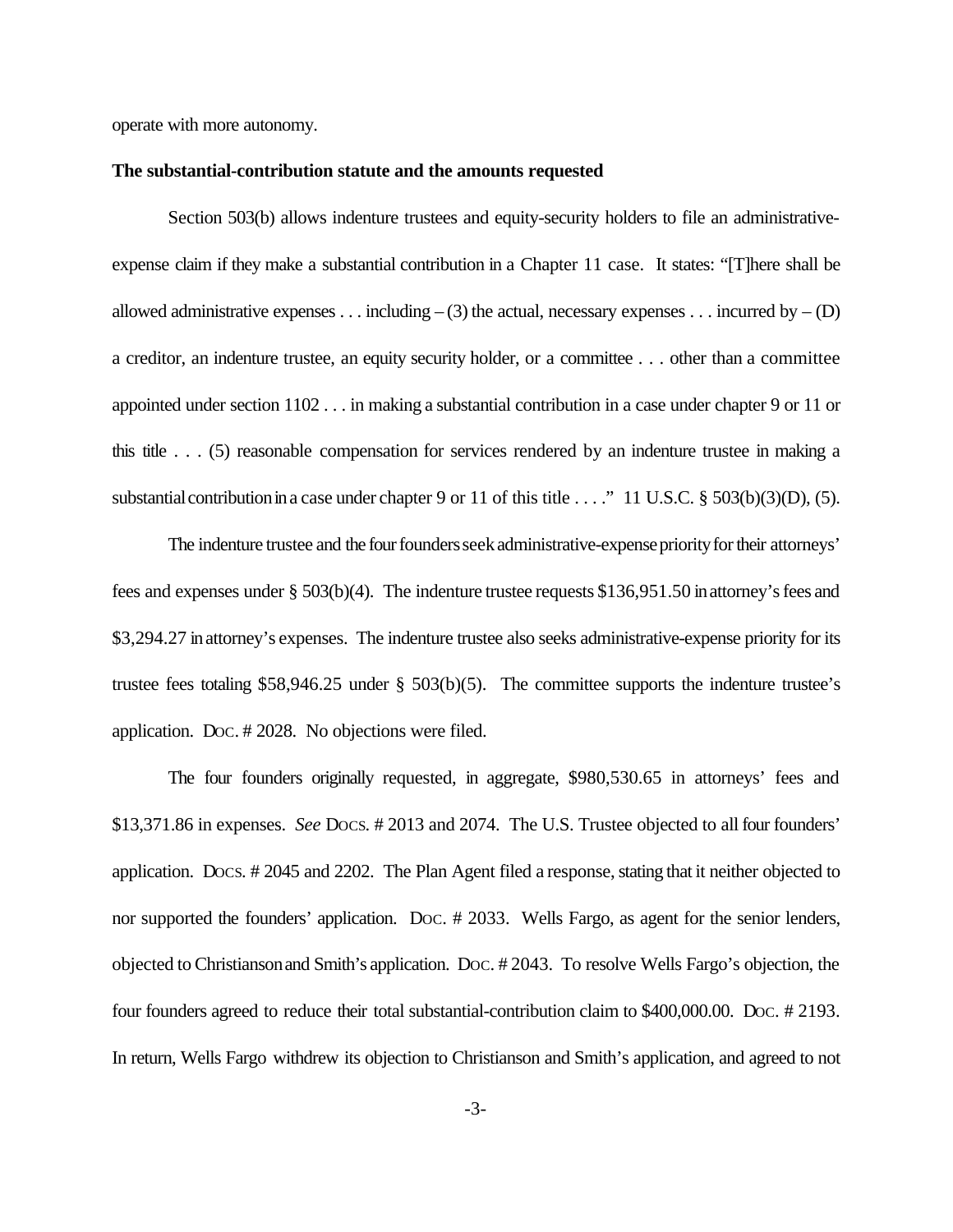file an objection to Parks and Richey's application. *Id*.

None of the applicants seek payment of expenses otherthan fees and expenses incurred by their attorneys. That raises a preliminary problem that none of the applicants addressed.

# **May anapplicant recoverattorneys'fees andexpenses undersection503(b)(4) without incurring separate expenses that are allowable under section 503(b)(3)?**

A literal reading of § 503(b) prevents the applicants from recovering their attorneys' fees and expenses under § 503(b)(4) iftheydid not incur allowable separate expenses under § 503(b)(3). Section 503(b)(4) states that "there shall be allowed administrative expenses . . . including . . . (4) reasonable compensation for professional services rendered by an attorney . . . *of an entity whose expense is allowable under paragraph (3)* of this subsection . . . and reimbursement for actual, necessaryexpenses incurred by such attorney . . . ." 11 U.S.C.  $\S$  503(b)(4) (emphasis added).<sup>3</sup>

Paragraph (3) in turn allows administrative expenses for "the actual, necessary expenses, *other than compensation and reimbursement specified in paragraph (4) of this subsection*, incurred by . . . (D) a creditor, an indenture trustee, anequitysecurityholder. . . in making a substantial contribution in a case under chapter 9 or 11 of this title . . . ." 11 U.S.C. § 503(b)(3)(D) (emphasis added). Thus, to recover attorneys' fees and expenses, a literal reading of  $\S 503(b)(4)$  requires the substantial-contribution applicant to first incur allowable expenses under  $\S 503(b)(3)$ , which in turn requires the allowable expenses to be something other than attorneys' fees and expenses. Neither the indenture trustee nor the four

<sup>&</sup>lt;sup>3</sup> The Bankruptcy Abuse Prevention and Consumer Protection Act of 2005 does not materially change the substantial-contribution statute, and would not change the court's analysis even if it applied to this case. The only change is to § 503(b)(4), which now reads: "(4) reasonable compensation for professional services rendered by an attorney or an accountant of an entity whose expense is allowable under *subparagraph (A), (B), (C), (D), or (E) of* paragraph (3) of this subsection . . . and reimbursement for actual, necessary expenses incurred by such attorney or accountant" (emphasis added).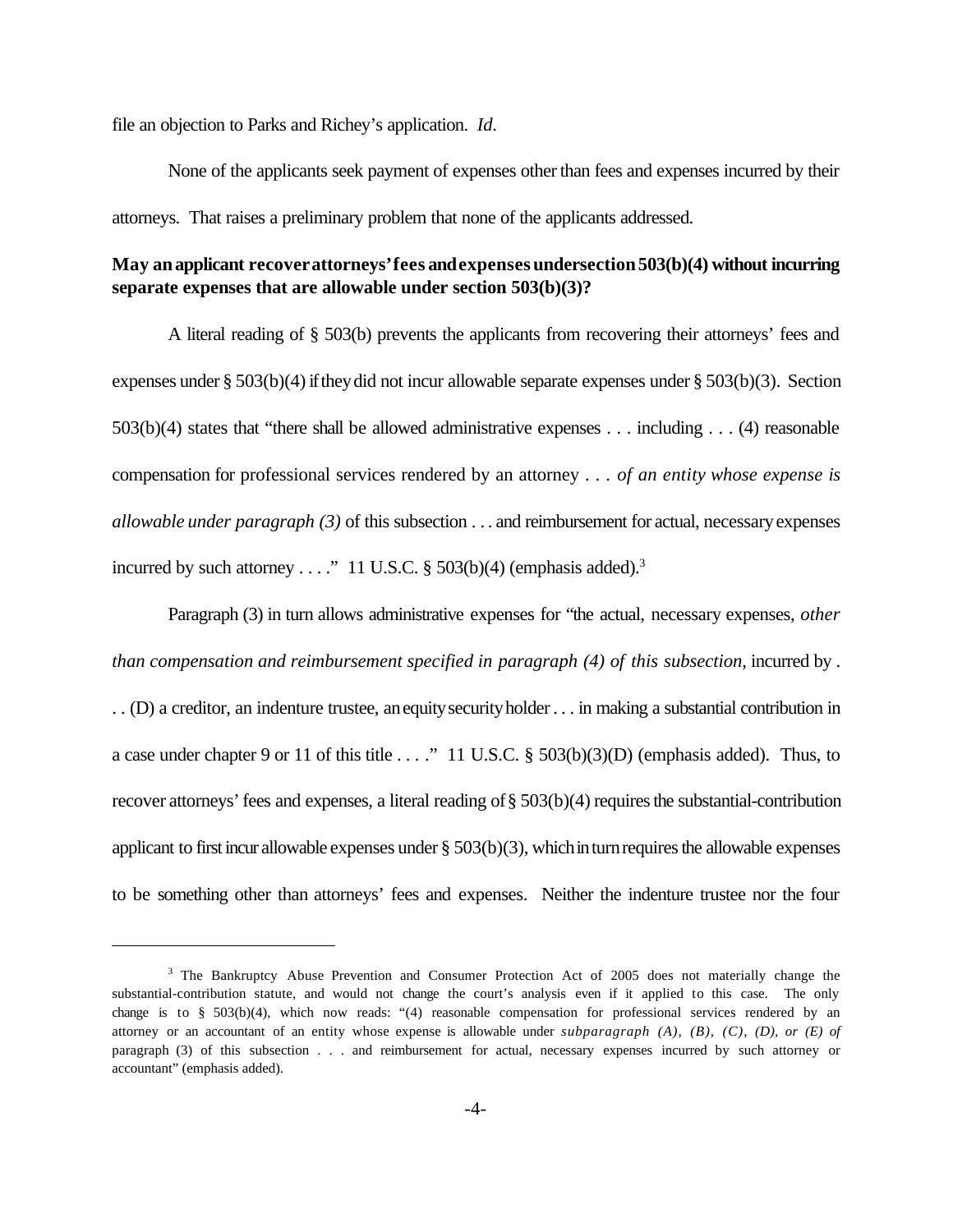founders have alleged that they incurred allowable § 503(b)(3) expenses.

The Third Circuit appears to follow a literal reading of sections 503(b)(3) and 503(b)(4). *Lebron v. Mechem Fin. Inc.*, 27 F.3d 937, 943 (3d Cir. 1994) (observing that "§ 503(b)(4) authorizes awards of legal and accounting fees *only in situations within the scope of § 503(b)(3)* . . . .") (emphasis added). In contrast, the Ninth Circuit Bankruptcy Appellate Panel argues that a literal reading of § 503(b) leads to an absurd result:

imagine two creditors,  $A \& B$ , each in possession of information that a debtor had fraudulently squirreled away assets of the estate. Creditor A makes a free local call to his attorney, reveals the information and asks counsel to pursue the assets. Creditor B buys a stamp and sends his attorney a letter with the information and instructions to pursue the assets. Assuming that both creditors made a substantial contribution, only Creditor B, having fortuitously incurred the expense of a  $32¢$  stamp, could recover his fees.

*In re Sedona Institute*, 220 B.R. 74, 79 (B.A.P. 9thCir. 1998). The court agrees with the *Sedona* court that there "is no logical reason to afford disparate treatment to similarly treated creditors, both of whom provided a substantial benefit to the estate, based solely upon whether they have incurred independent expenses allowable under § 503(b)(3)." *See id*. at 80.

Because § 503(b) is one of those "rare cases [in which] the literal application of a statute will produce a result demonstrably at odds with the intentions of its drafters," *United States v. Ron Pair Enters., Inc.*, 489 U.S. 235, 242 (1989), the indenture trustee and the four founders' failure to allege allowable § 503(b)(3) expenses does not prevent them from recovering attorneys' fees and expenses under § 503(b)(4), assuming of course that they can show they made a substantial contribution. *See In re Gurley*, 235 B.R. 626, 635 (Bankr. W.D. Tenn. 1999) (following *Sedona*);*In re Wind N'Wave*, – B.R. –, 2005 WL 1223601 at \*1 (B.A.P. 9th Cir. May 2, 2005) (same).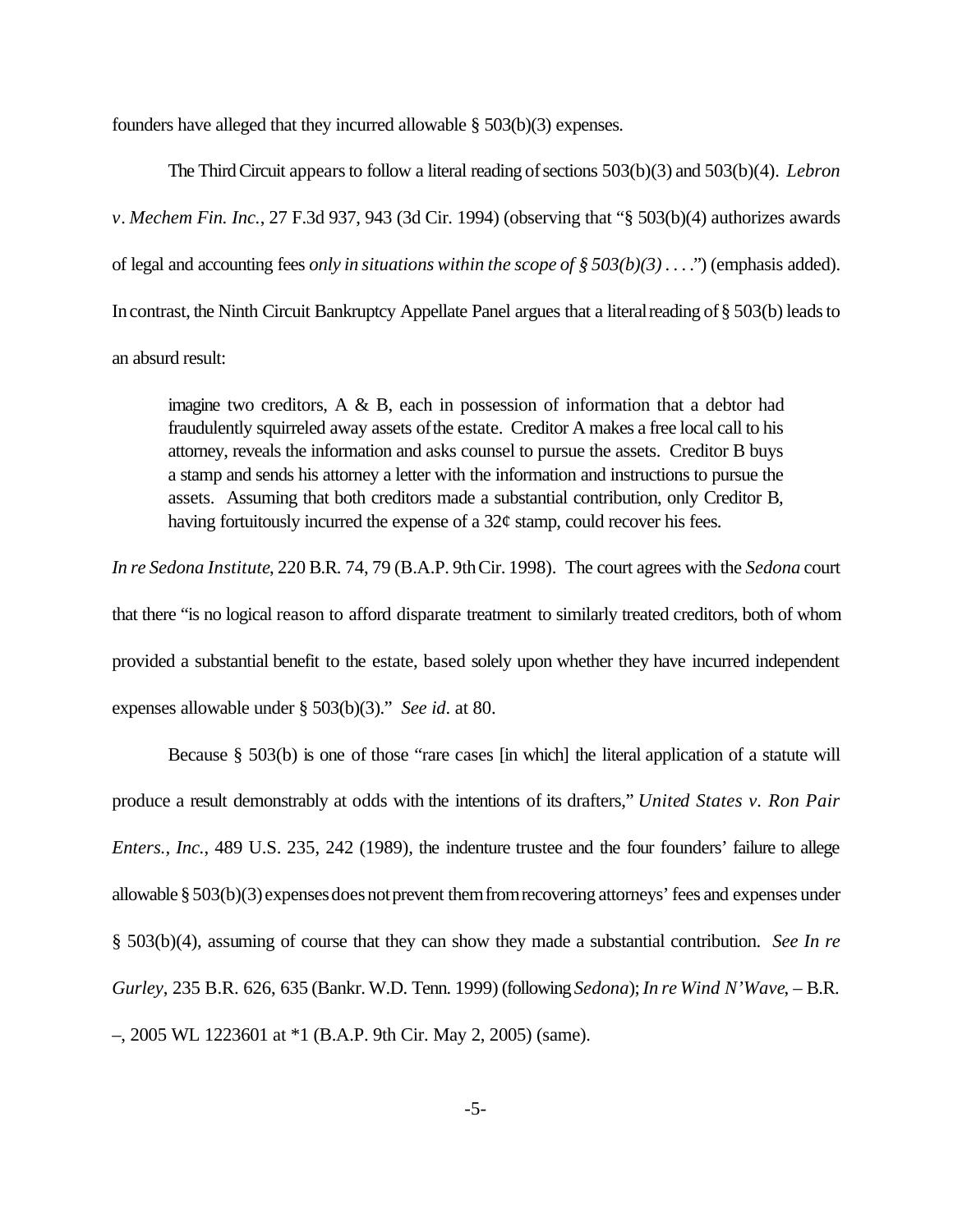Though the Fifth Circuit has not directly addressed the proper reading of sections 503(b)(3) and 503(b)(4), it seems to have no problem allowing attorneys'fees and expensesto applicants who have not established allowable expenses under § 503(b)(3). *See In re DP Partners Ltd. P'ship*, 106 F.3d 667, 674 (5th Cir. 1997), *cert. denied*, 522 U.S. 815 (1997) (remanding the case for the determination of reasonable attorney's fees even though no independent allowable § 503(b)(3) expense was mentioned). Bankruptcy courts in Texas have allowed attorneys' fees and expenses without requiring a formal showing of incurred expenses allowable under § 503(b)(3). *See In re Datavon, Inc.*, 303 B.R. 119, 122 (Bankr. N.D. Tex. 2003); *In re Speeds Billiards & Games, Inc.*, 149 B.R. 434, 436, 441 (Bankr. E.D. Tex. 1993); *see also Sedona*, 220 B.R. at 78 (listing non-Texas cases).

## **Standards governing the substantial-contribution inquiry**

The substantial-contribution inquiry is a factual one. *In re Consolidated Bancshares, Inc.*, 785 F.2d 1249, 1253 (5th Cir. 1986). The policy behind allowing substantial-contribution applications "is to promote meaningful creditor participation in the reorganization process." *Id*. Services that substantially contribute to a case are those that "foster and enhance, rather than retard or interrupt the progress of reorganization." *Id.* At the same time meaningful creditor participation is encouraged, however, courts must be sensitive to the danger of mushrooming administrative expenses. *In re Alert Holdings Inc.*, 157 B.R. 753, 757 (Bankr. S.D.N.Y. 1993). Section 503(b) "should not become a vehicle for reimbursing every creditor who elects to hire an attorney." *In re Jack Winter Apparel, Inc.*, 119 B.R. 629, 637 (E.D.) Wis. 1990). Accordingly, courts narrowly construe the substantial-contribution statute and grant substantial-contribution applications only in "unusual" or "rare" cases. *In re Randall's Island Family Golf Centers, Inc.*, 300 B.R. 590, 598 (Bankr. S.D.N.Y. 2003) ("rare"); *In re 9085 Mineral Office Bldg.,*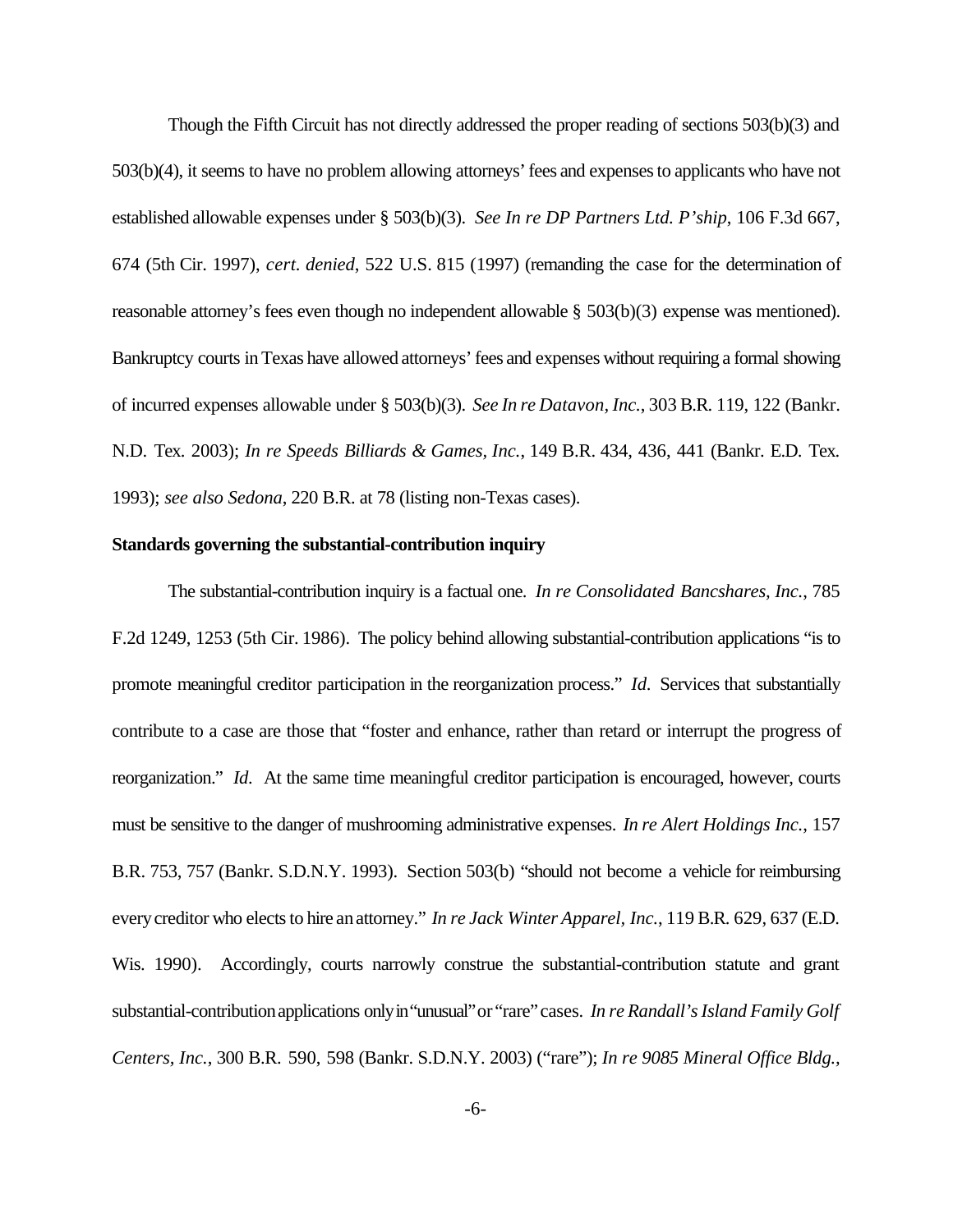*Ltd.*, 119 B.R. 246, 250 (Bankr. D. Colo. 1990) ("unusual"). That narrow construction is also consistent with the general doctrine that priority statutes, such as  $\S$  503(b), should be strictly construed to preserve the estate for the benefit of creditors. *In re Federated Dep't Stores, Inc.*, 270 F.3d 994, 1000 (6th Cir. 2001); *In re Commercial Fin. Servs., Inc.*, 246 F.3d 1291, 1293 (10th Cir. 2001).

The applicant must prove by a preponderance of the evidence that he rendered a substantial contribution. *In re Canton Jubilee, Inc.*, 253 B.R. 770, 775 (Bankr. E.D. Tex. 2000); *In re Granite Partners, L.P.*, 213 B.R. 440, 447 (Bankr. S.D.N.Y. 1997). The court is not obligated "to pick apart the fee application to explain which services are not compensable; the [applicant must] prove, by a preponderance of the evidence, which services are." *Id*. at 452. Conclusory statements cannot satisfy the applicant's burden of proof. *9085 Mineral*, 119 B.R. at 249. Thus, courts will not grant substantialcontribution claims when the applicant cannot articulate a benefit conferred uponthe estate. *See Granite Partners*, 213 B.R. at 449-50 ("Primavera did not make a substantial contribution by violating the automatic stay and causing increased administrative expenses. . . [A]pplicants are seeking a substantial contribution award for unsuccessfully defending a position their clients were not entitled to take under applicable law").

In the Fifth Circuit, the substantial-contribution applicant's motive is largely irrelevant in the substantial-contribution inquiry. *DP Partners*, 106 F.3d at 673; *cf. In re Cellular 101, Inc.*, 377 F.3d 1092, 1097 (9th Cir. 2004) (listing the conflicting circuit case law).

## **The causal element of substantial contribution**

The substantial-contribution applicant must show that his services have some causal relationship to the alleged substantialcontribution. *See DP Partners*, 106 F.3d at 673. Some courts have used a but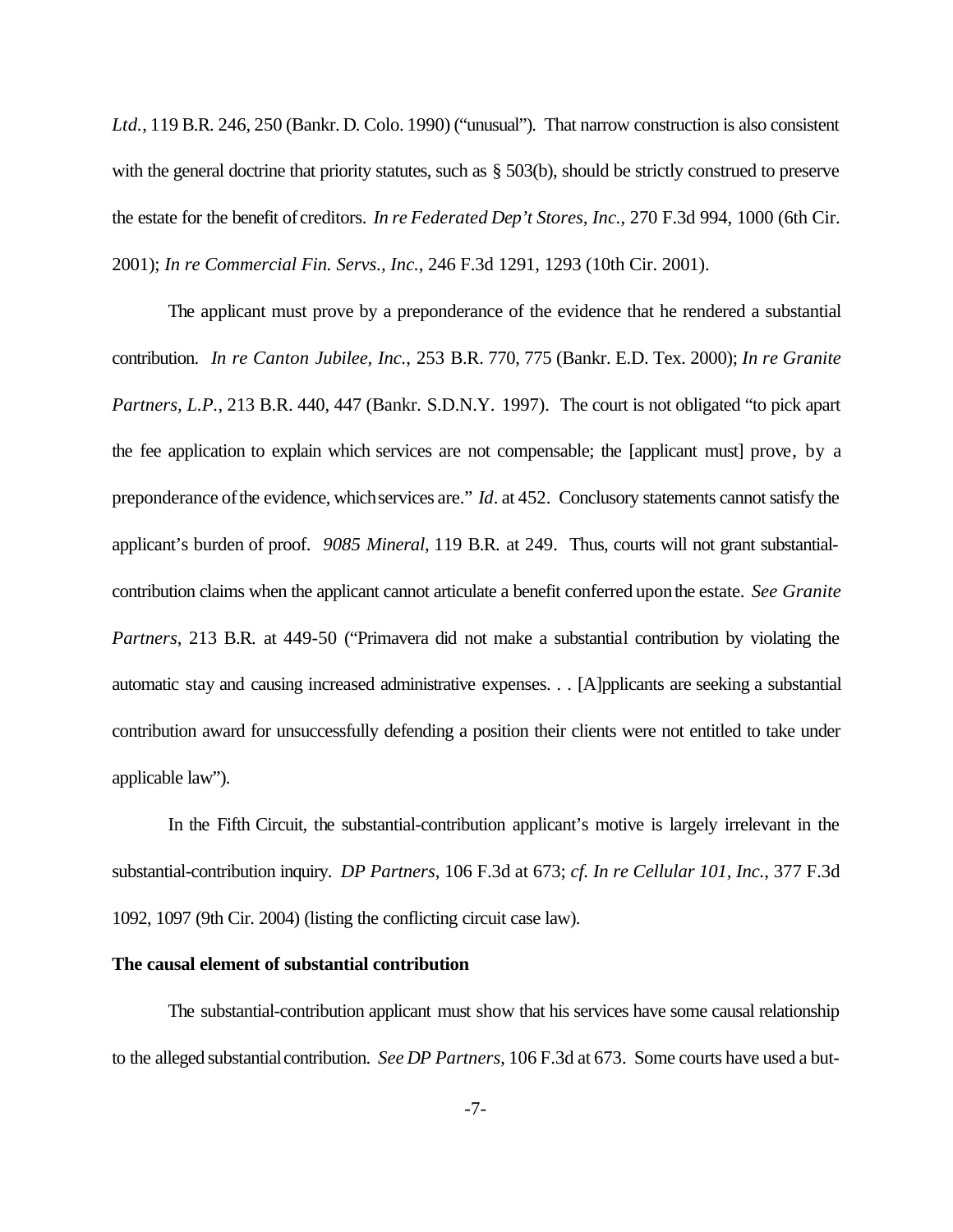for test to determine whether that causal relationship exists. *See In re D.W.G.K. Restaurants, Inc.*, 84 B.R. 684, 690 (Bankr. S.D. Cal. 1988) (using the phrase "but for"); *Alert Holdings*, 157 B.R. at 759 (denying the substantial-contributionapplicationwhen"evenwithout the benefit of the LPOC's objection, most of the changes to the disclosure statement would have beenmade anyway");*In re New Power Co.*, 311 B.R. 118, 124 (Bankr.N.D. Ga. 2004) (denying the substantial-contributionapplicationbecause "the Court must conclude that the Examiner would have been appointed . . . absent [the applicant's alleged contribution]"). However, satisfying the but-for requirement by itself is not enough to establish the causal relationship.

Suppose, for example, a major secured creditor's stubbornness is about to derail a case. At the last minute, the secured creditor decides to be more cooperative, which allows the debtor to achieve confirmation or to close a crucial sale. But for the secured creditor's cooperation, the debtor would not have been able to reorganize. The secured creditor's change of heart, however, cannot mean it made a substantial contribution. Otherwise, all creditors in a Chapter 11 case could claim they made a substantial contributionmerely bycooperating. Stated more generally, a creditor does not substantially contribute to a case by initially taking an obstructionist stance and then cooperating so the case may move forward.<sup>4</sup> To establish the causal relationship, it is necessary but not sufficient to satisfy the but-for test.

# **What is the meaning of "substantial contribution"?**

<sup>4</sup> *See In re Alumni Hotel Corp.*, 203 B.R. 624, 632 (Bankr. E.D. Mich. 1996) ("[Applicant] and his counsel cannot take credit for actually settling the case, because *settlement is not a unilateral action*. . . . If [applicant's] fees were allowed under §  $503(b)(3)(D)$  and  $(b)(4)$ ... all the parties to this settlement might well argue that they, too, made a 'substantial contribution' by agreeing to compromise their claims.") (emphasis added); *see also In re Intelogic Trace*, *Inc.*, Case No. 94-52172, DOC. # 644 at 7 (Bankr. W.D. Tex. December 1996 Decision and Order) ("The common wisdom is that the most successful reorganizations are those marked by consensual activity, negotiation, and the like. . . . It may be that, as a matter of policy, a rule that 'buys' cooperation and fosters successful reorganization is a good thing. [However, that] is not the rule that Congress . . . enacted . . . .").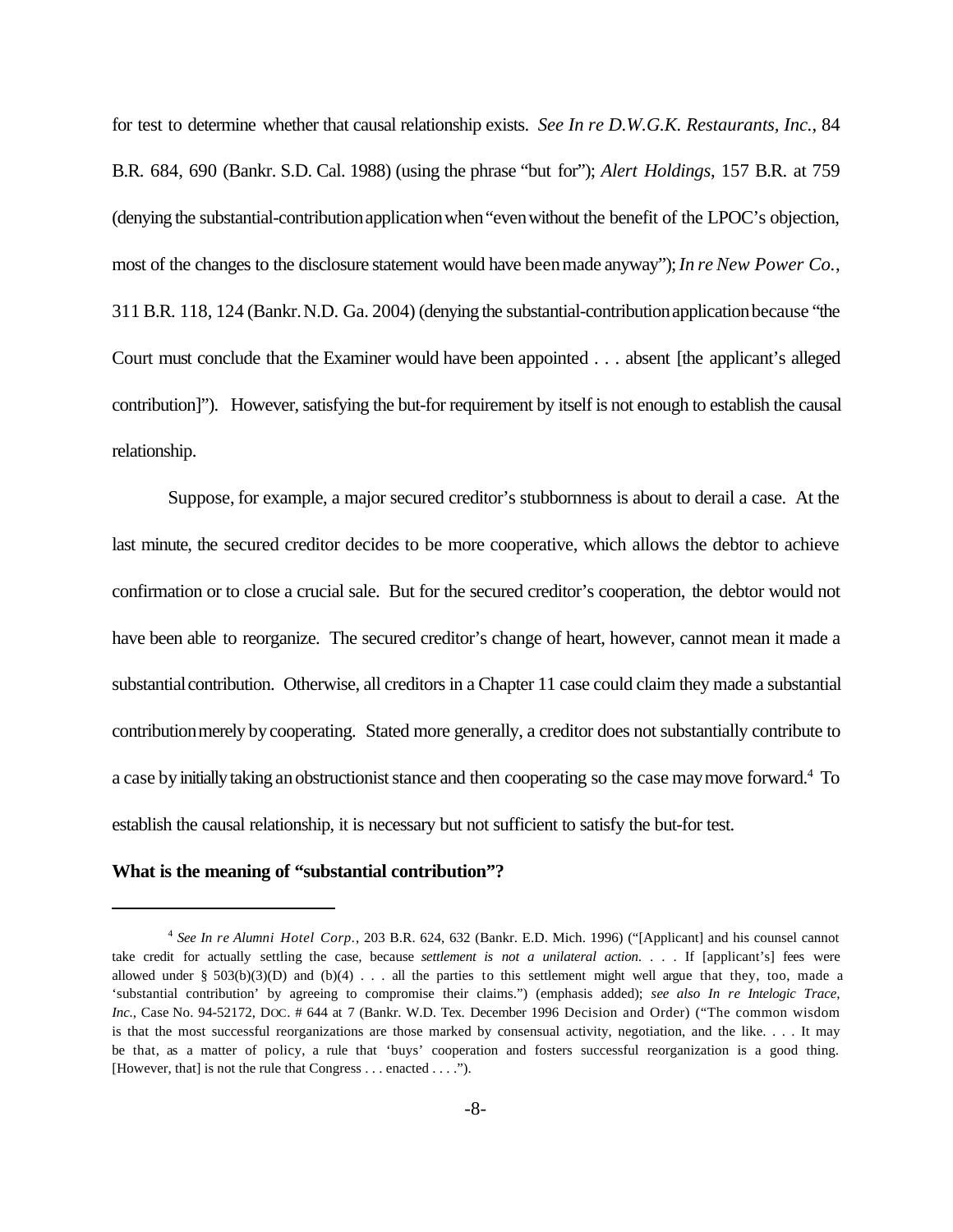The Code does not define "substantial contribution." Most courts attempt to give meaning to "substantial contribution" by reciting variations on a core set of phrases: substantial contribution is (1) contribution that results in "significant and tangible benefit" or "concrete benefit" to the estate, *New Power*, 311 B.R. at 124; (2) contributionthat "confers a direct, significant and demonstrably positive benefit upon the estate," *Alert Holdings*, 157 B.R. at 757; *see also In re Gen. Homes Corp. FGMC, Inc.*, 143 B.R. 99, 103 (Bankr. S.D. Tex. 1992) ("significant demonstrable benefit to the estate and creditors"); or (3) contributionthat "lead[s] directly to tangible benefits to the creditors, debtor or the estate," *In re Alumni Hotel Corp.*, 203 B.R. 624, 631 (Bankr. E.D. Mich. 1996). The Fifth Circuit, along with at least one bankruptcy court, resorted to Webster's Dictionary in defining "substantial contribution" as contribution that is "considerable inamount, value or worth." *See DPPartners*,106 F.3d at 673; *Alert Holdings*, 157 B.R. at 760 ("Substantial means just that; important, essential, plentiful.").

The problem with all these synonyms and definitions is that they "do little to shed any real light on how to apply the direct benefit rule inpractice." *In re Intelogic Trace*, *Inc.*, Case No. 94-52172, DOC. #644 at 6 (Bankr. W.D. Tex. December 1996 Decisionand Order). One court attributes the "imprecision ofthese terms [to]the inherentimprecisionofthe inquirygenerally." *In re Baldwin-United Corp.*, 79 B.R. 321, 338 (Bankr. S.D. Ohio 1987). This court disagrees.

It is more accurate to attribute the unhelpful plethora of synonyms to the inadequacy of language, not to the "inherent imprecision of the inquiry." The substantial-contribution inquiry is similar to the excusable-neglect inquiry in that "[n]o single circumstance controls[;] nor is a court to simply proceed down a checklist ticking off traits. Instead, courts are to look for a synergy of several factors that conspire to pushthe analysis one way or the other." *See In re 50-Off Stores, Inc.*, 220 B.R. 897, 901 (Bankr. W.D.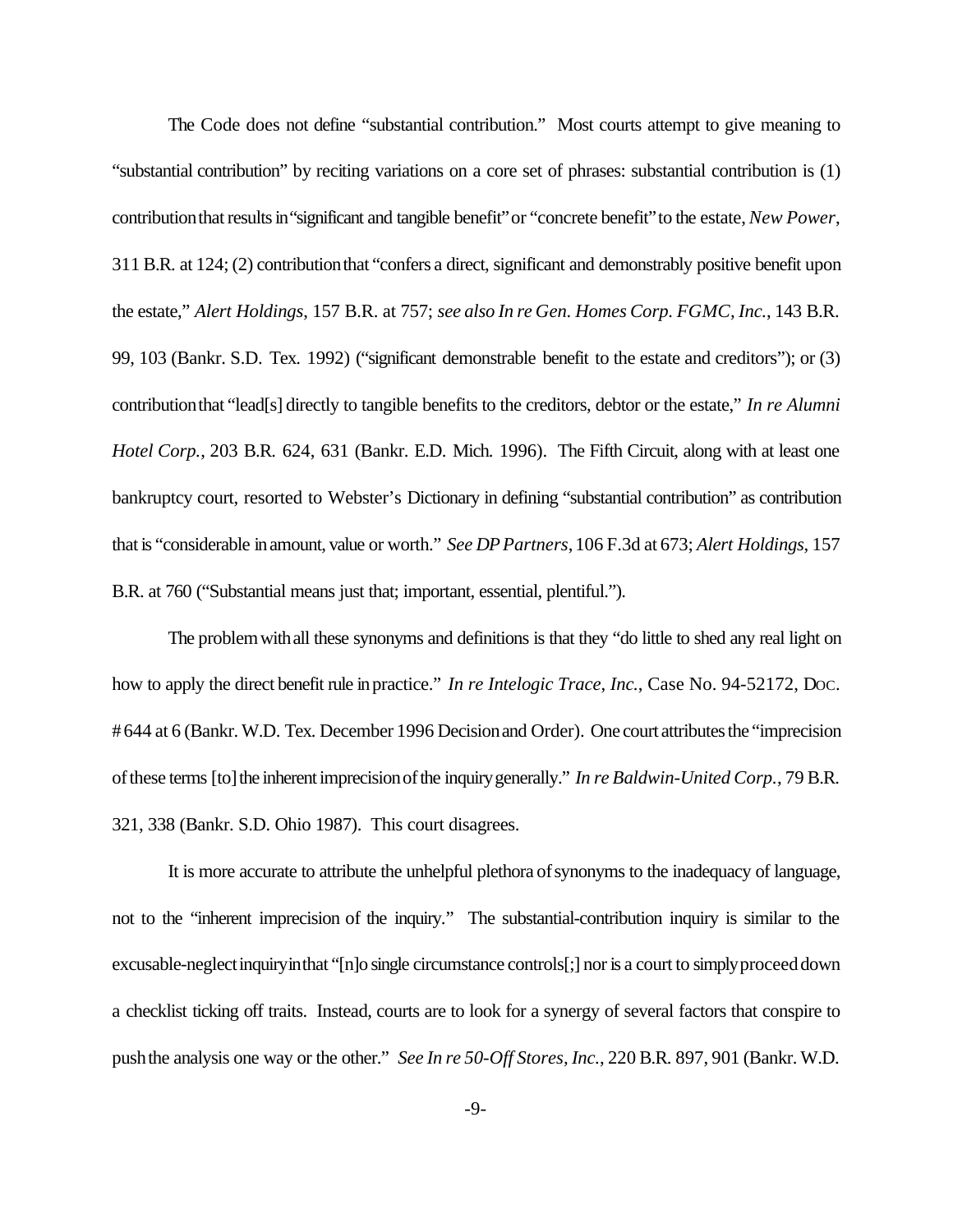Tex. 1998) (discussing relevant factors in an excusable-neglect inquiry). Exercising informed discretion in determining whether activities rise to the level of substantial contribution is certainly not a mechanical exercise, but the inability of language to fully portray what goes on in judges' minds does not mean judges abandon analysis and precision the first chance they get to exercise discretion. By way of analogy, we easily and regularly recognize familiar faces in a crowded room. Our inability to verbally articulate how we readily recognize our friends' faces does not change the fact that we can do so with precision and reliability. *See*BartKosko, FUZZYTHINKING:THENEWSCIENCE OF FUZZYLOGIC 208-212 (1993) (discussing how the brain and other neural networks recognize patterns).

Because many courts have struggled to articulate why they have or have not contribution to be substantial, it is perhaps more instructive to focus on the facts of particular cases, to look at the different "faces," so to speak, of substantial contribution. Consistent with that approach, the Fifth Circuit urges bankruptcy courts to "make specific and detailed findings on the substantial contribution issue." *DP Partners*, 106 F.3d at 673. Fortunately, we need not confront an unorganized morass of facts because the Fifth Circuit has set out a baseline test that can guide us through the case law.

## **The Fifth Circuit's cost-benefit test**

The Fifth Circuit's baseline cost-benefit test says that "[a]t a minimum. . . the court should weigh the cost of the claimed fees and expenses against the benefits conferred upon the estate which flow directly from those actions. Benefits flowing to only a portion of the estate or to a limited class of creditors are necessarily diminished in weight." *DP Partners*, 106 F.3d at 673.

The cost-benefit test was widely used even before the FifthCircuit required its use as a screening device. *See Baldwin-United*, 79 B.R. at 343 (awarding applicant \$21,728 for bringing additional \$5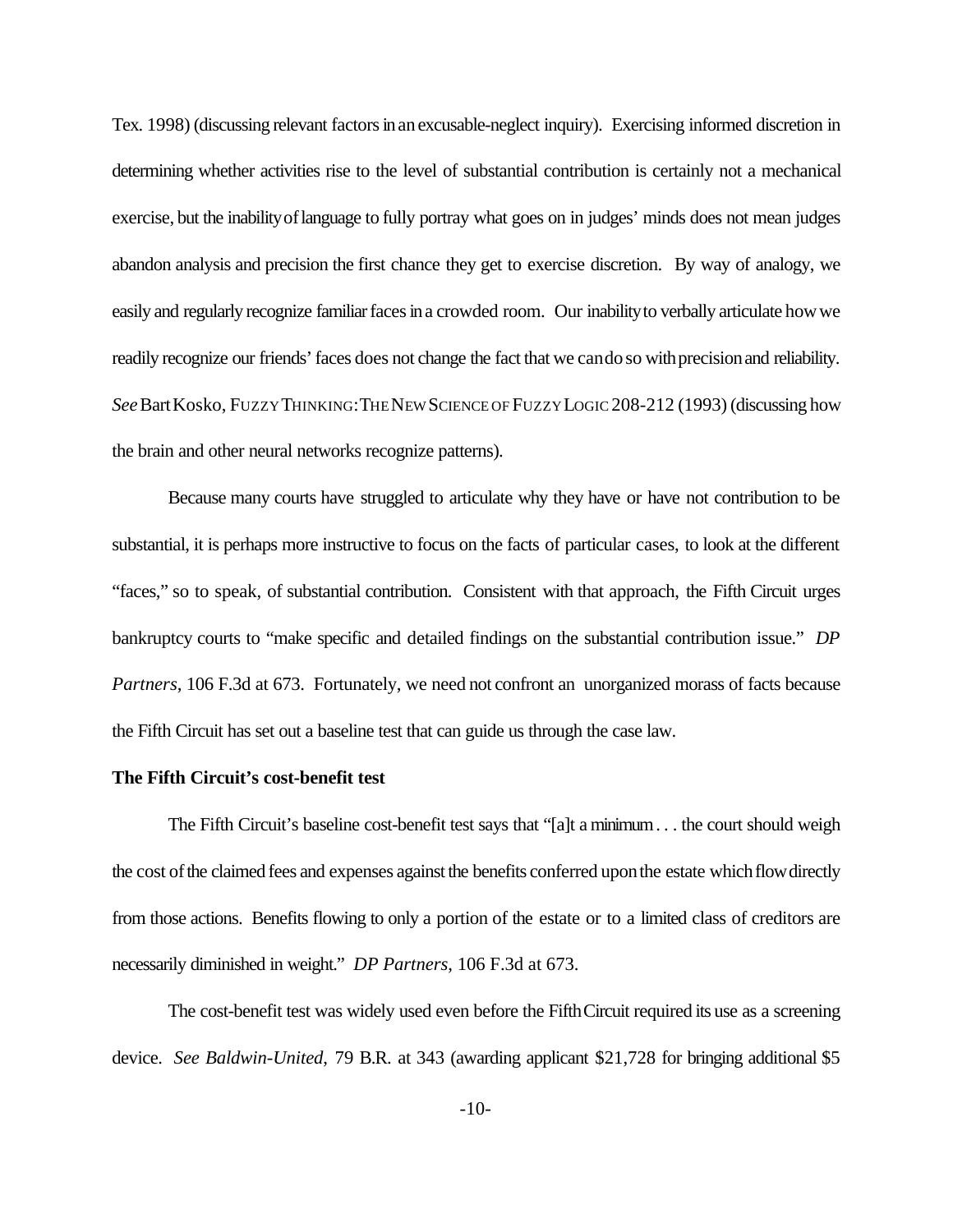million into the estate by attracting a competing bidder); *In re McLean Indus., Inc.*, 88 B.R. 36, 39 (Bankr. S.D.N.Y. 1988) (awarding applicant \$6,210 for bringing additional \$1.15 million into the estate byobjecting to a sale and increasing the bid amount);*In re Roberts*, 93 B.R. 442, 445-46 (D.S.C. 1988) (awarding creditor \$3,175 for bringing \$75,000 in interest payments for all unsecured creditors); *In re Kidron, Inc.*, 278 B.R. 626, 630, 634 (Bankr. M.D. Fla. 2002) (awarding creditor a total of \$19,176.54 in attorneys' fees for bringing an additional \$2 million into the estate); *In re Pow Wow Campground, Inc.*, 296 B.R. 81, 88 (Bankr. D.N.H. 2003) (awarding creditor \$4,606.46 for increasing payout to unsecured creditors from 50% (\$35,805.63) to 100% plus interest (\$104,438.87), an increase of \$68,633.24); *In re W.G.S.C. Enters., Inc.*, 47 B.R. 53, 57-58 (Bankr. N.D. Ga. 1985) (payout to unsecured creditors increased from 50% to 100%); *In re Condere Corp.*, 251 B.R. 693, 695 (Bankr. S.D. Miss. 2000) (payout to unsecured creditors increased from 25% to 65%).

Though *DP Partners* did not specify an upper limit to the cost-to-benefit ratio, some courts have denied substantial-contribution claims when that ratio was too high. *See In re Glickman, Berkowitz, Levison & Weiner, P.C.*, 196 B.R. 291, 297 (Bankr. E.D. Pa. 1996) (range of 60% to 75% cost-benefit ratio istoo high); *cf. Baldwin-United* (0.43%); *McLean* (0.5%); *Roberts*(4.2%); *Kidron* (0.96%); *Pow Wow* (6.7%). That makes sense because whatever benefit the applicant confers upon the estate cannot be substantial(that is, "considerable in amount, value or worth") when attorneys' fees and other costs eat up most of the benefits. Even if the cost-benefit ratio is low, no substantialcontributionis made when the benefit is minimalor incidental. *See In re F.E. Frederick Enters., Inc.*, 146 B.R. 360, 363 (Bankr. W.D. Pa. 1992) (creditor holding 40% to 69% of the unsecured debt who negotiated plan provision to start payments to unsecured creditors 20 months earlier than the debtor's plan did not make substantial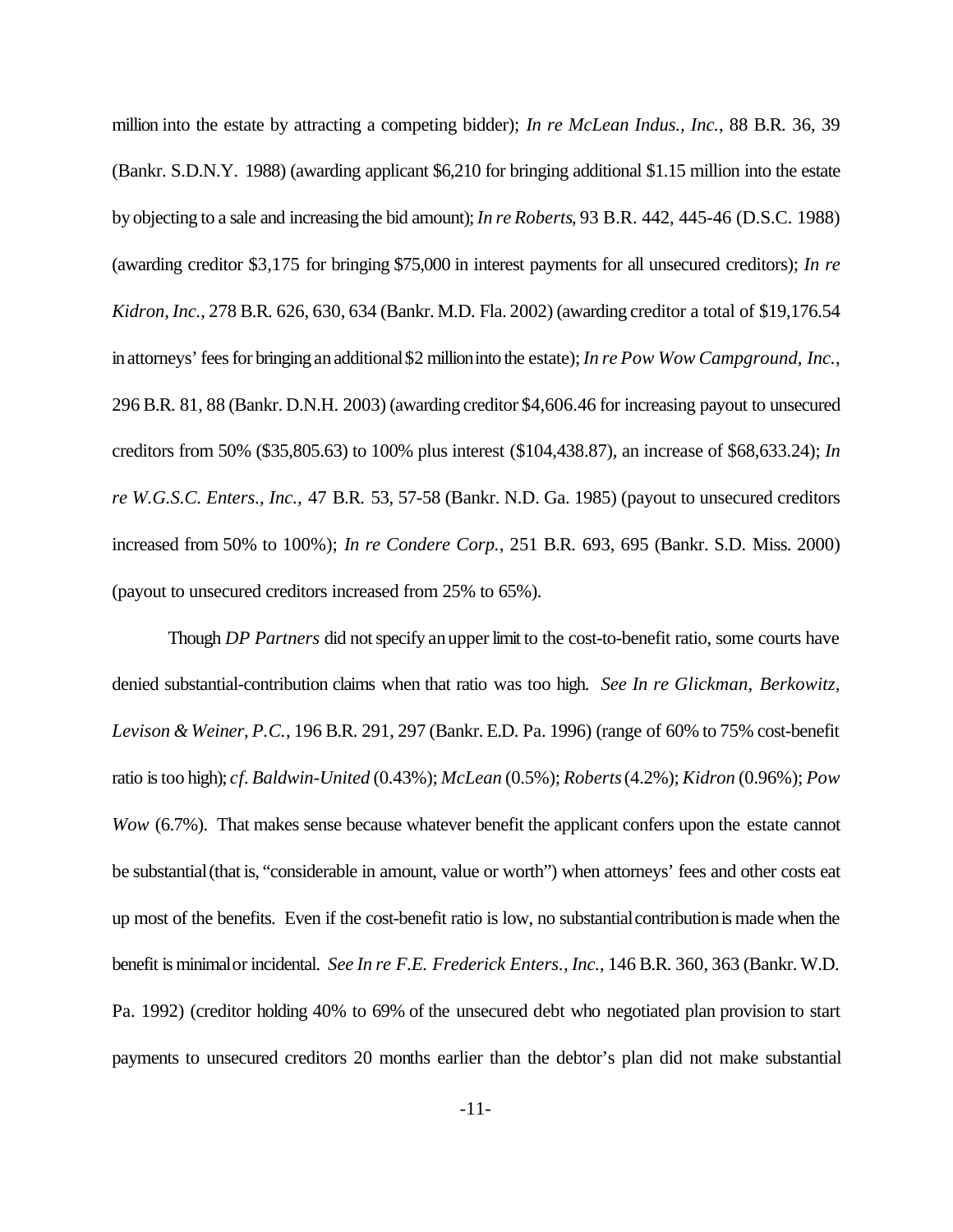contribution); *Baldwin-United*, 79 B.R. at 343 (no substantial contribution made by raising issues obvious to everyone – "this issue was blindingly apparent to almost everyone (including this Court) from the day these cases were filed, and probably long prior to that date.").

An obvious corollary of the cost-benefit test is that no substantial contribution is made when the cost exceedsthe benefit or when cost involves needless duplication of time and effort. *See In re Lease-A-Fleet, Inc.*, 148 B.R. 419, 429 (Bankr. E.D. Pa. 1992) (cost of \$162,000 "clearly exceeded the amounts recovered ('tens of thousands' of dollars)"); *Consolidated Bancshares*, 785 F.2d at 1252 ("needless duplication"); *Gen. Homes*, 143 B.R. at 103 (court should consider "whether the services were duplicative of services rendered by a committee, the debtor, or the attorneys for a committee or the debtor"). A favorable cost-benefit ratio by itself, however, is not enough to constitute substantial contribution. The applicant "must still demonstrate that the contribution it made to the case was 'considerable in amount, value or worth.'"*See Canton*, 253 B.R. at 775. Helpful as the cost-benefit test may be, the "development of a more concrete standard ofsubstantialcontributionisbestleft ona case-by-case basis." *DP Partners*, 106 F.3d at 673.

## **The benefit to the estate need not be reduced to, or expressible in, monetary terms**

"Although the amount to be allowed as anadministrative expense must be measured in dollars and cents . . . the question whether the estate has been benefitted cannot be so narrowly confined. [The estate could receive] other less readily calculable benefits, such asthe ability to continue to conduct business as usual." *In re TransAmerican Natural Gas Corp.*, 978 F.2d 1409, 1420 (5th Cir. 1992), *cert. dismissed*, 507 U.S. 1048 (1993). Other examples ofless readily calculable benefits that can support a finding of substantial contribution include proposing a plan that is ultimately confirmed when the debtor did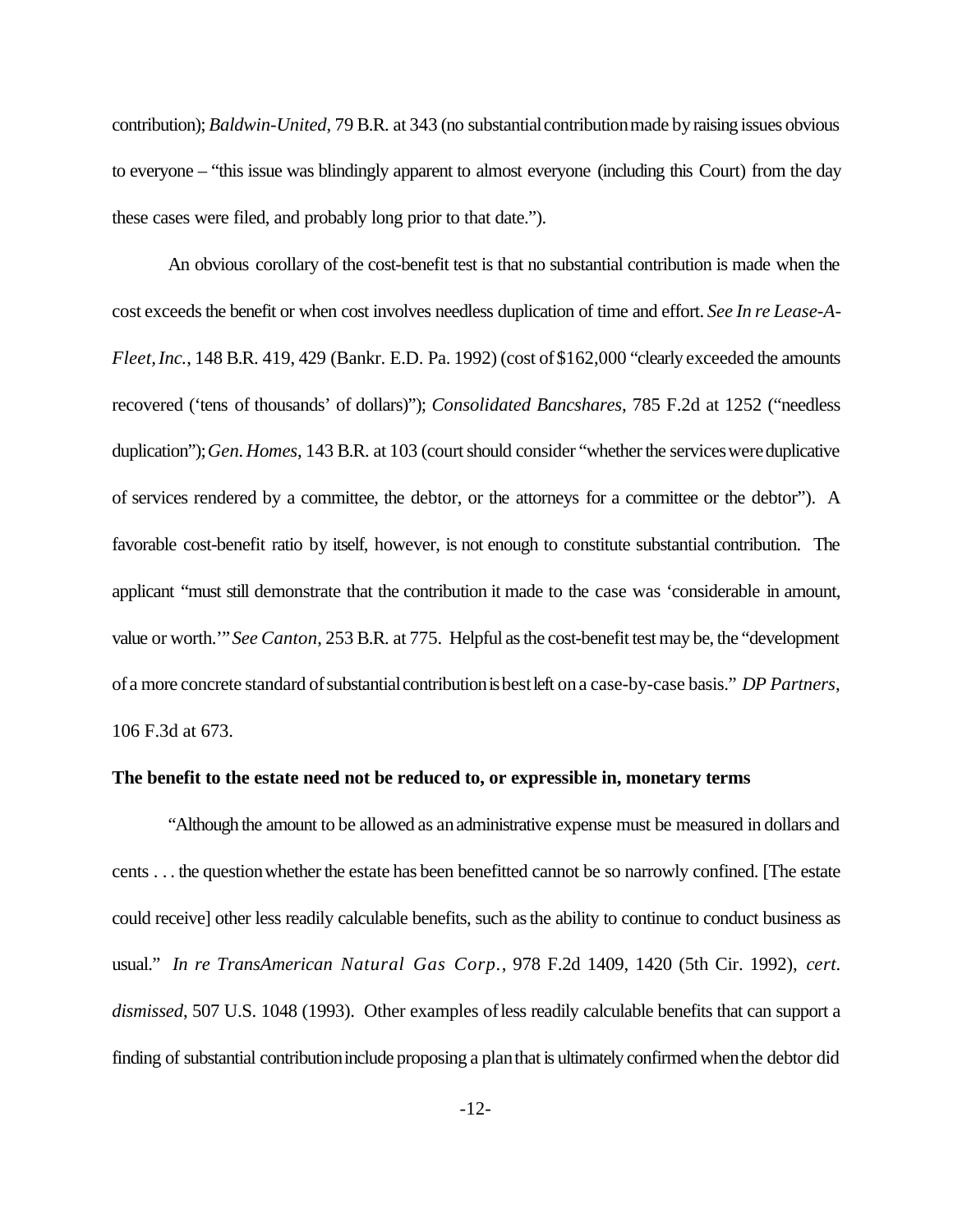not propose any plan,<sup>5</sup> enhancing disclosure to an impaired shareholder class,<sup>6</sup> providing substantial assistance in drafting and confirming a plan,<sup>7</sup> preserving the examiner's right to object to insider-employee claims,<sup>8</sup> urging the appointment of a Chapter 11 trustee,<sup>9</sup> and lowering the "temperature" of a case by preventing excessive litigation and encouraging cooperation.<sup>10</sup>

The problem in considering benefits that are not readily calculable is figuring out how to discern the activities that qualify as substantial contribution without the aid of an objective cost-benefit ratio. The clearest rule courts have settled on is that expected or routine activities in a Chapter 11 case do not constitute substantial contribution. *See*, *e.g.*, *In re The Columbia Gas Sys., Inc.*, 224 B.R. 540, 548 (Bankr. D. Del. 1998). By the same token, expected or routine activities in the guise of extensive or active participation also cannot establish substantial contribution. *See Granite Partners*, 213 B.R. at 445 (citing cases). The efforts and activities of the applicant or its attorney may be admirable, excellent, or done with professionalism, but that cannot elevate expected or routine activities to the level of substantial contribution. *See Columbia Gas*, 224 B.R. at 555 ("admirable"); *Granite Partners*, 213 B.R. at 450 ("excellent"); *Baldwin-United*, 79 B.R. at 341 ("professionalism").

<sup>5</sup> *In re Jelinek*, 153 B.R. 279, 281 (Bankr. D.N.D. 1993).

<sup>6</sup> *In re Texaco*, 90 B.R. 622, 629-30 (Bankr. S.D.N.Y. 1988).

<sup>7</sup> *In re Richton Int'l Corp.*, 15 B.R. 854, 856 (Bankr. S.D.N.Y. 1981) (creditor's lawyer "facilitated the progress of these cases [by reconciling the Debtors and creditors, and] substantially aided the formulation and adoption of the Plan of Reorganization"); *In re Baldwin-United Corp.*, 79 B.R. 321, 340-341 (Bankr. S.D. Ohio 1987).

<sup>8</sup> *In re New Power Co.*, 311 B.R. 118, 127 (Bankr. N.D. Ga. 2004).

<sup>9</sup> *In re Paolino*, 71 B.R. 576, 580 (Bankr. E.D. Pa. 1987) (warning that it was not creating a *per se* rule that activities leading to the appointment of a trustee automatically constitutes substantial contribution).

<sup>10</sup> *See Baldwin-United*, 79 B.R. at 343 (creditor's lawyer "often stood as the only voice of reason amid the appearance of a continuous, movable brawl among the members of the BU committee and its counsel").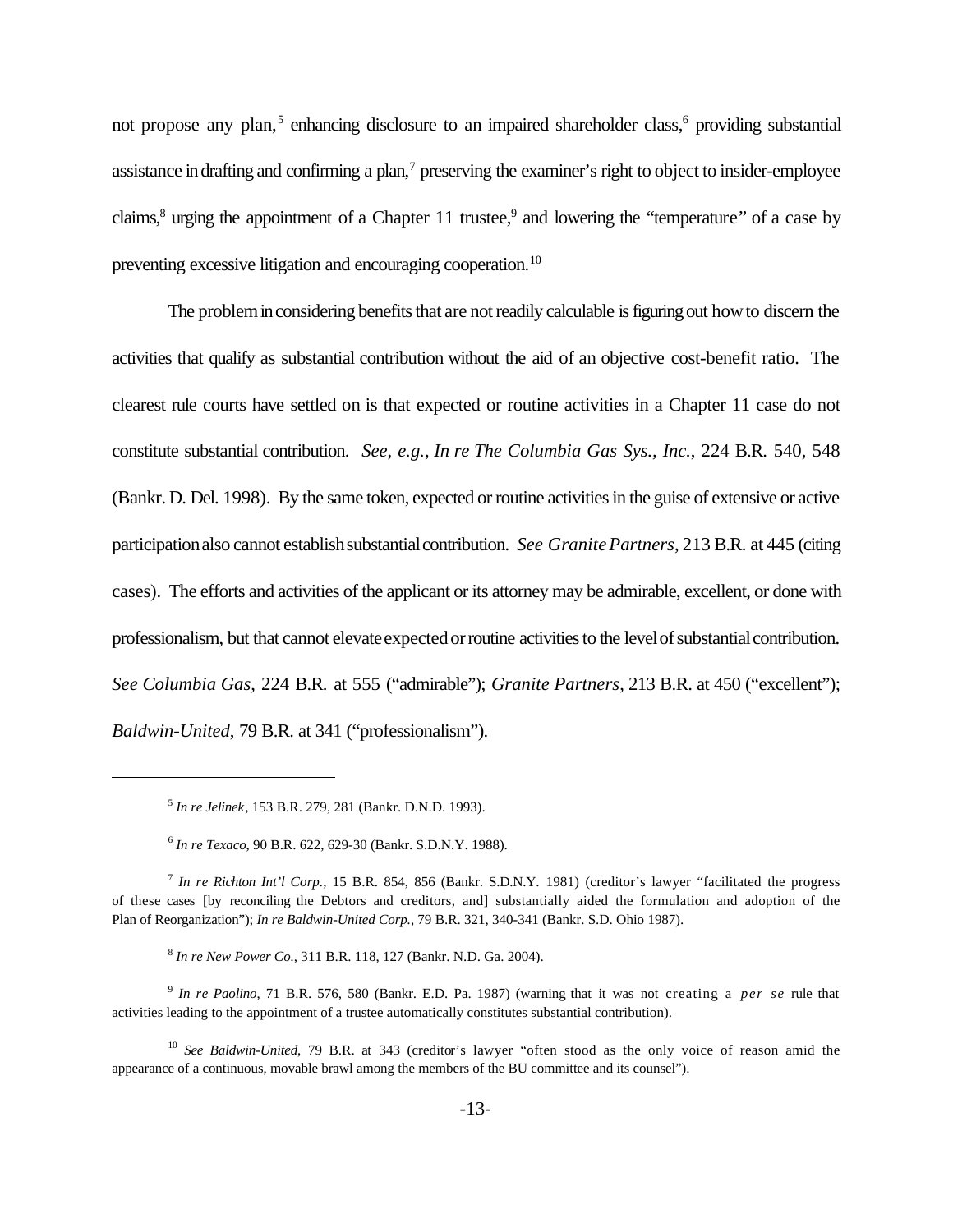Examples of expected or typical activities include reviewing documents and attending hearings,  $11$ negotiating reductions in fee applications,<sup>12</sup> reviewing the debtor's financial status,<sup>13</sup> proposing agreeable terms through negotiation, $14$  and commenting on the disclosure statement and plan of reorganization.<sup>15</sup> Because the substantial-contribution inquiry is fact intensive, activity in one case that establishes substantial contributionmay not necessarily establishit in another case – hence the slight overlap between the examples of routine and non-routine activities listed above.

## **The indenture trustee's substantial-contribution claim**

The indenture trustee, a member of the creditors' committee, represents holders ("Noteholders") of about \$95 million in senior subordinated notes ("Notes"), <sup>16</sup> which represents the majority of the unsecured debt. The debtors' second amended plan proposed to give stock warrants to the unsecuredcreditor class, which included the Noteholders. DOC. # 1128. The indenture trustee considered the warrants to be of little value because of the limited conditions under which they could be exercised,<sup>17</sup> and

<sup>&</sup>lt;sup>11</sup> Baldwin-United, 79 B.R. at 341 ("Reviewing documents and attending hearings, without more, does not rise to the level of a substantial contribution.").

<sup>&</sup>lt;sup>12</sup> "[O]bjecting to a fee request and negotiating a fee reduction, absent some unusual circumstance–which is not present here . . . are the type of [activities and] negotiations that occur between the attorneys of the various interested parties in every Chapter 11 case." *In re Glickman, Berkowitz, Levinson & Weiner, P.C.*, 196 B.R. 291, 298 (Bankr. E.D. Pa. 1996).

<sup>13</sup> *Jack Winter*, 119 B.R. at 633-34.

<sup>14</sup> *Alumni Hotel*, 203 B.R. at 632.

<sup>15</sup> *Jack Winter*, 119 B.R. at 634.

<sup>&</sup>lt;sup>16</sup> Some may insist on using the labels "debenture bonds" and "debenture bondholders."

<sup>&</sup>lt;sup>17</sup> The "Warrants are only exercisable if, during the 60 month term, Reorganized AMPAM (including any of the Reorganized Subsidiaries) . . . is sold to a third party other than the management of such entities." DOC. # 1127 (second amended disclosure statement), Exh. F ("Correspondence from Official Committee of Unsecured Creditors Regarding the Plan").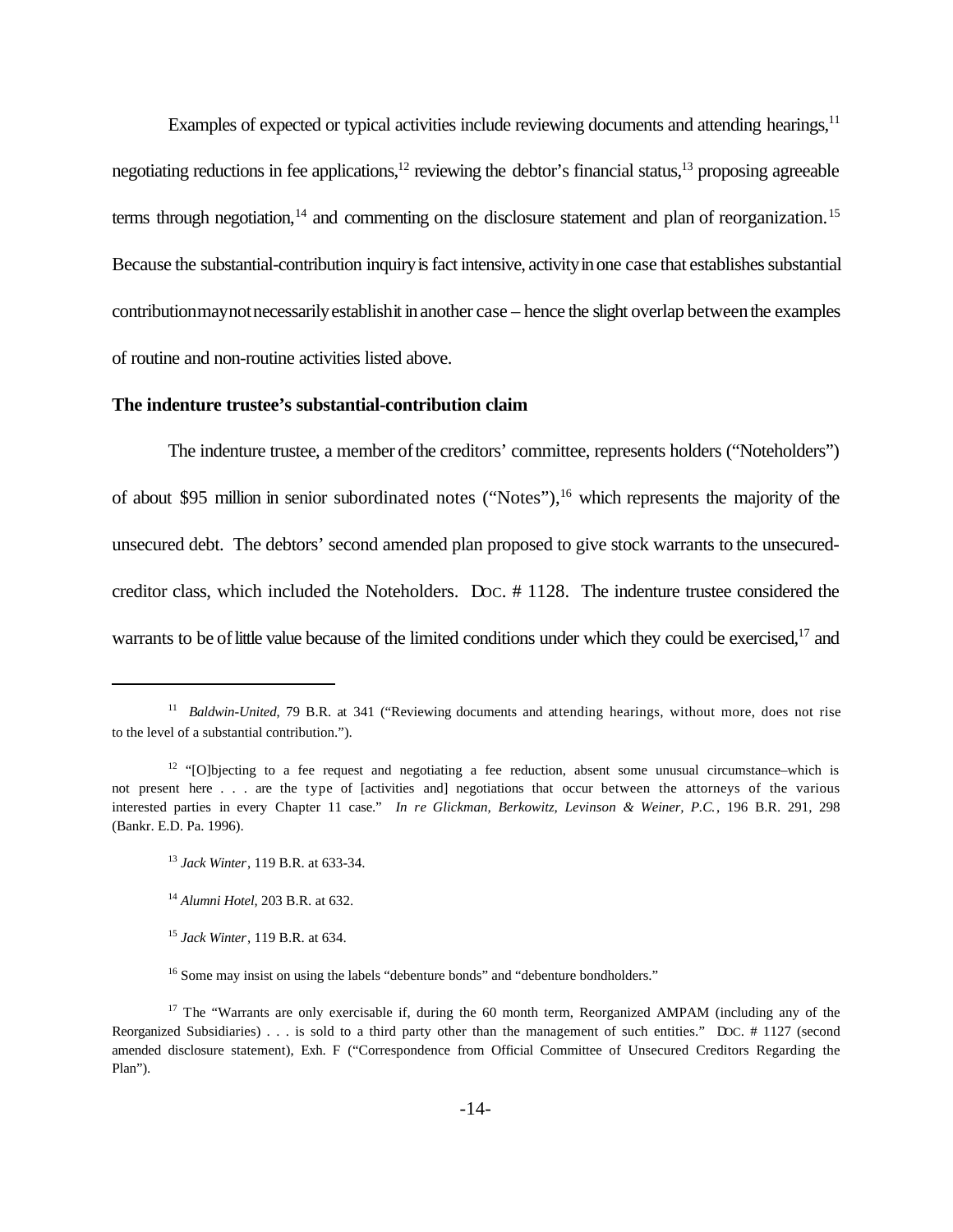it negotiated a different treatment forthe Noteholders. Under the debtors' third amended (and confirmed) plan, the Noteholders receive a 49% equity interest in the reorganized parent debtor company. DOC. # 1745 (third amended plan); DOC. # 1754 (order confirming third amended plan). The rest of the general unsecured creditors are not receiving any equity in the reorganized debtors. The third amended plan gives them substantially the same warrants as proposed by the second amended plan.

The indenture trustee and its counsel take credit for providing adequate notice to, and obtaining votesfrom, the individual Noteholders. Because the notes were held by financial intermediaries "instreet name" for the beneficial noteholders, a procedure had to be set up for communicating with the individual Noteholders. The indenture trustee and its counsel also take credit for arranging the mechanics of distributing the 49% equity stake to the Noteholders, and for making the procedural suggestion that the indenture trustee execute all operative documents on their behalf, which avoided the expense of getting signatures of all the individual Noteholders. The indenture trustee claims its procedural suggestion "saved the Debtors and the reorganized company a significant amount of time, complications and money." DOC. # 1868. The Committee similarly claims "the costs associated with obtaining signatures from all [the Noteholders] would have been exorbitant and would have unnecessarily delayed the effective date of the Debtors' confirmed plan." DOC. # 2028.

Finally, the indenture trustee objected to the debtors' second amended plan by joining in the objectionfiled by the Committee. *See* DOC. # 1307 (Committee's objectionto the second amended plan as violating the absolute-priority rule) *and* DOC. # 1370 (indenture trustee's objection). The indenture trustee argues that its objection to confirmation, its activities in streamlining and setting up cost-saving procedures, and most importantly, its negotiating a 49% equity stake for the Noteholders all constitute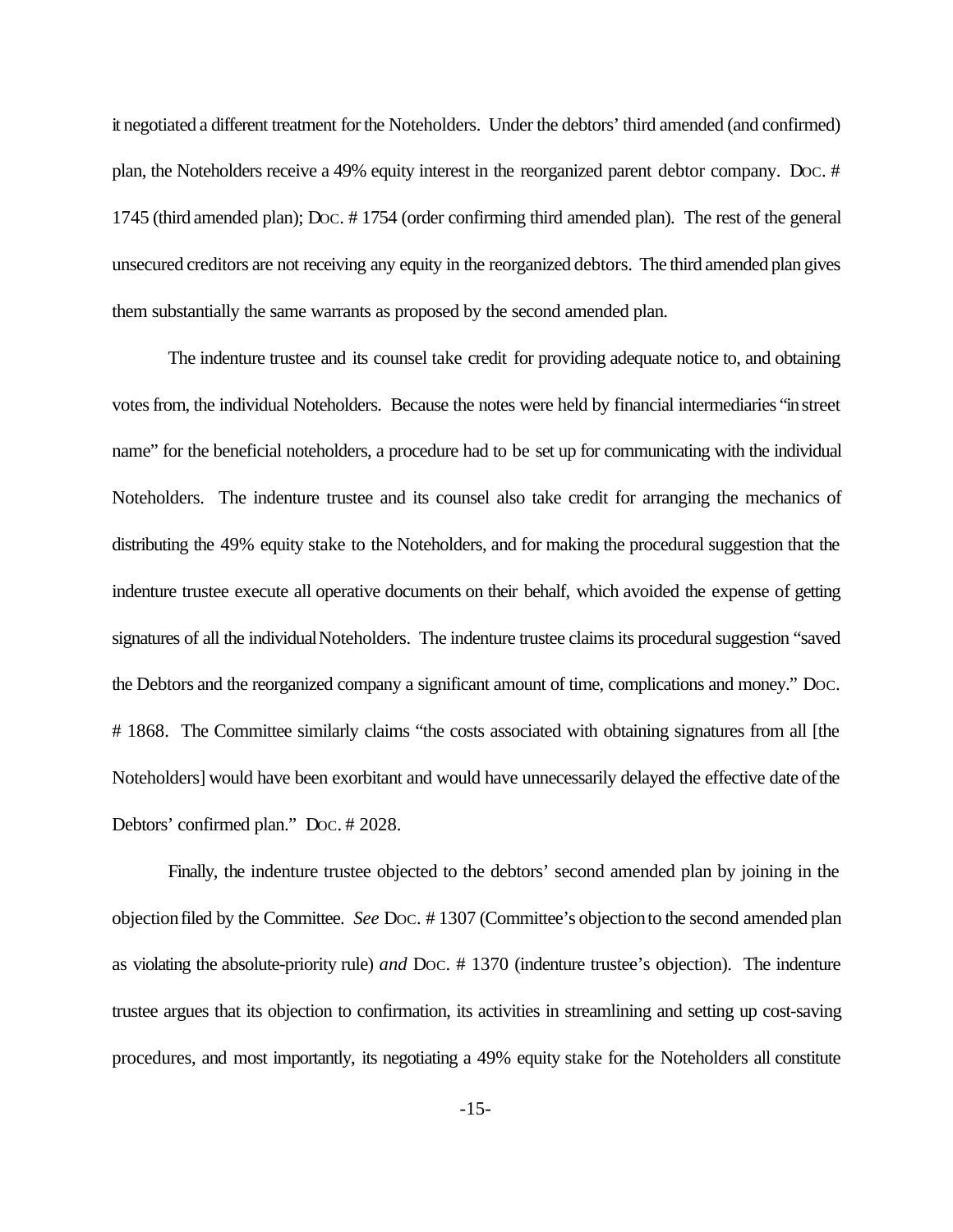substantial contribution.

## **The indenture trustee did not make a substantial contribution**

The primary obstacle to the indenture trustee's application is that almost all of its activities benefitted the Noteholders exclusively. Of course, there is nothing wrong with the indenture trustee, who owes a fiduciary duty to the Noteholders,<sup>18</sup> acting in the Noteholders' interests. But that is problematic under the cost-benefit test because "[b]enefits flowing to only a portion of the estate or to limited classes of creditors are necessarily diminished in weight." *DP Partners*, 106 F.3d at 673. Such benefits are "necessarily diminished in weight"because theycannot be "benefits conferred uponthe [entire] estate." *Id*. And if little or no benefits are conferred uponthe estate, thenthe applicant cannotsatisfy the baseline cost-benefit test, which all substantial-contribution applicants must satisfy.

The few activities that did not benefit exclusively the Noteholders yielded benefits to the estate that were minimal, or only incidental to the benefit conferred upon the Noteholders. The court fails to see any substantial contribution in the indenture trustee's objection to the second amended plan, which simply joins the Committee's objection and raises no new issues. The cost-saving procedures were primarily for the benefit of the Noteholders, who were thereby able to receive notice of the plan, vote, and receive the 49% equity stake. *See In re Rockwood Computer Corp.*, 61 B.R. 961, 965-66 (Bankr. S.D. Ohio 1986) (denying the indenture trustee's substantial-contribution application when the trustee acted primarily for the benefit of the bondholders); *In re Buttes Gas & Oil Co.*, 112 B.R. 191, 195 (Bankr. S.D. Tex. 1989) (same); *Gen. Homes*, 143 B.R. at 103 (same). The indenture trustee gave the court no indication how

<sup>18</sup> *See* Trust Indenture Act of 1939, 15 U.S.C. §§ 77aaa *et seq.* and § 77qqq.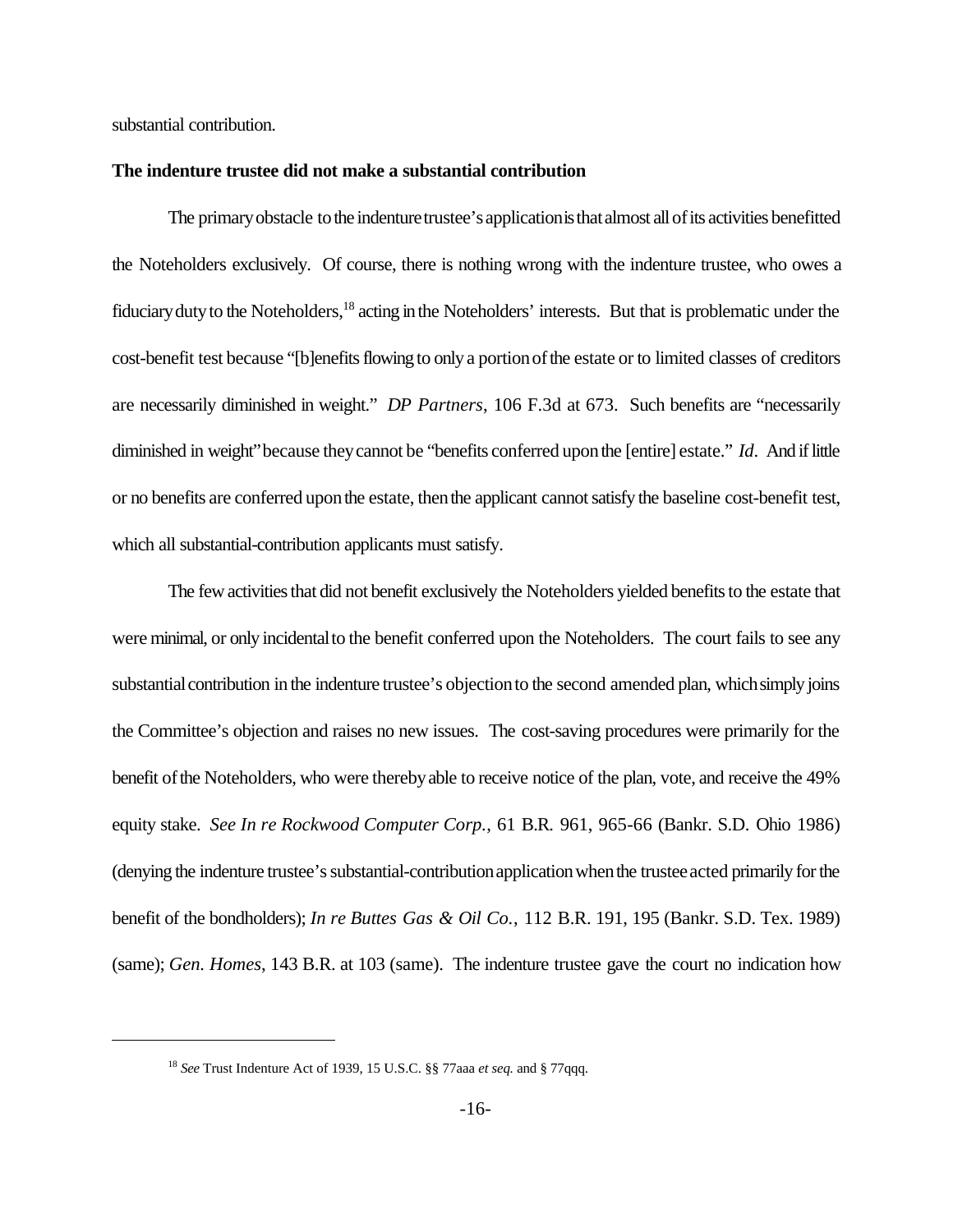much in costs were avoided beyond conclusory statements like "significant amount of time, complications and money," or "exorbitant" costs. And supposing the avoided costs could not readily be put into monetary terms, the indenture trustee does not explain how it went beyond what was expected of it in serving the Noteholders' interests. *See Baldwin-United*, 79 B.R. at 340 (indenture trustee expected to communicate with its constituents).

Courts have granted substantial-contribution applications by indenture trustees, but under much different facts. For example, in *Penn-Dixie*, the court granted the two indenture trustees' substantialcontributionapplications. 18 B.R. at 838. The *Penn-Dixie* court unfortunately provides no details onhow the two indenture trustees rendered substantial contribution. However, the creditors in *Penn-Dixie* had a 100% recovery, and the original shareholders maintained a significant equity interest in the reorganized debt. *Id*. at 835. The results in our case are not as spectacular. In *Schepps*, the benefits generated bythe indenture trustee's activities "accrued to an entire class of unrepresented creditors, as well as the estate." *In re Schepps Food Stores, Inc.*, 1994 BANKR.LEXIS1365 at \*12 n.3 (Bankr. S.D. Tex. July 7, 1994). In granting the indenture trustee's substantial-contribution application, the *Schepps* court found that the indenture trustee "provided benefit to not only its own constituents, but also the estate, other creditors and the equityholders. . . . [The indenture trustee's] efforts resulted in significant and demonstrable benefit to all." *Id*. at \* 13. In our case, the indenture trustee does not show how it benefitted the estate, other creditors, and the equityholders. For the reasons explained above, the court DENIES the indenture trustee's substantial-contribution application.

## **The indenture trust document is irrelevant to the substantial-contribution application**

The indenture trust document provides that "[w]hen the Trustee incurs expenses or renders services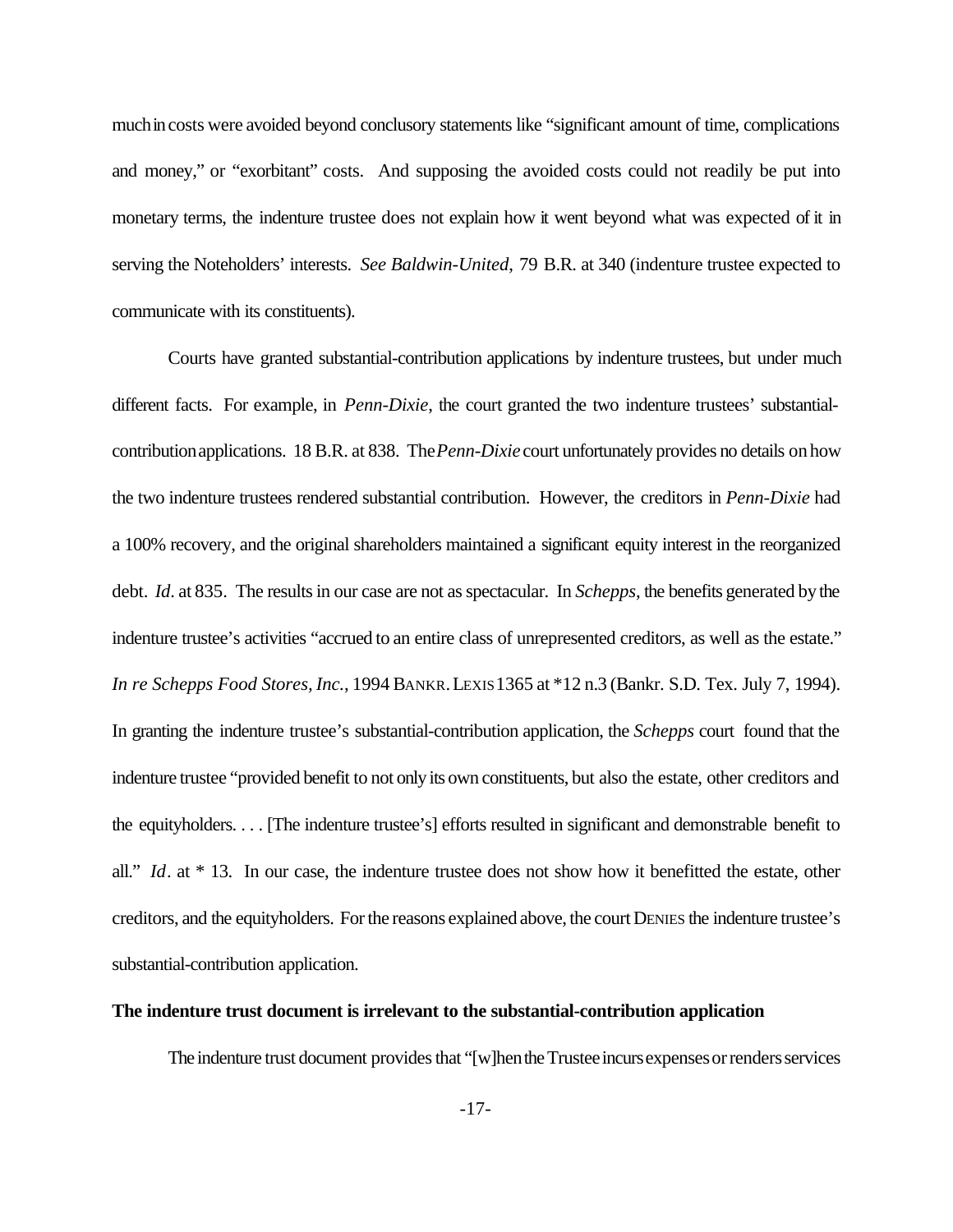in connection with an Event of Default [such as filing for bankruptcy], the expenses (including the reasonable charges and expenses of its counsel) and the compensation for the services *are intended to constitute expenses of administration* under any applicable Federal. . . bankruptcy. . . law." *See* DOC. # 1868, Exh. A, § 6.7 (emphasis added). The indenture trustee mentions § 6.7 in passing, and it is not clear whether the indenture trustee is arguing that  $\S$  6.7 of the trust document supports its substantialcontribution claim. For the sake of completeness, the court will assume the indenture trustee so argues. That being the case, the court disagrees: § 6.7 offers no suchsupport. An applicant's intent is not relevant in the substantial-contribution inquiry. *DP Partners*, 106 F.3d at 673. Even if § 6.7 establishes a contractual right to reimbursement, it has no bearing on a substantial-contributionapplication. *In Revere Copper and Brass, Inc.*, 60 B.R. 892, 895 (Bankr. S.D.N.Y. 1986); *Gen. Homes*, 143 B.R. at 103.

#### **The SEC's proposed standard for substantial contribution**

Pursuant to § 1109(a), the SEC urges the court to employ a broader reading of what constitutes substantial contribution when considering applications by indenture trustees. The SEC emphasizes the policy of meaningful creditor participation behind § 503(b) and its predecessor statutes under the BankruptcyAct. *See In re Jensen-Farley Pictures, Inc.*, 47 B.R. 557, 565-69 (Bankr. D. Utah 1985) (discussing § 503(b)'slegislative historyand predecessorstatutes underthe BankruptcyAct); *Rockwood*, 61 B.R. at 965 (same); *and In re U.S. Lines, Inc.*, 103 B.R. 427, 429 (Bankr. S.D.N.Y. 1989) (same). According to the SEC, the Chandler Act of 1938 and the Trustee Indenture Act of 1939 show Congress' intent to encourage the participation, in particular, of indenture trustees in reorganization cases out of "concern that public bondholders need active representation." Doc. #2015 at 3.

But, in the SEC's view, courts' interpretation of "substantial contribution" deters Congress' intent.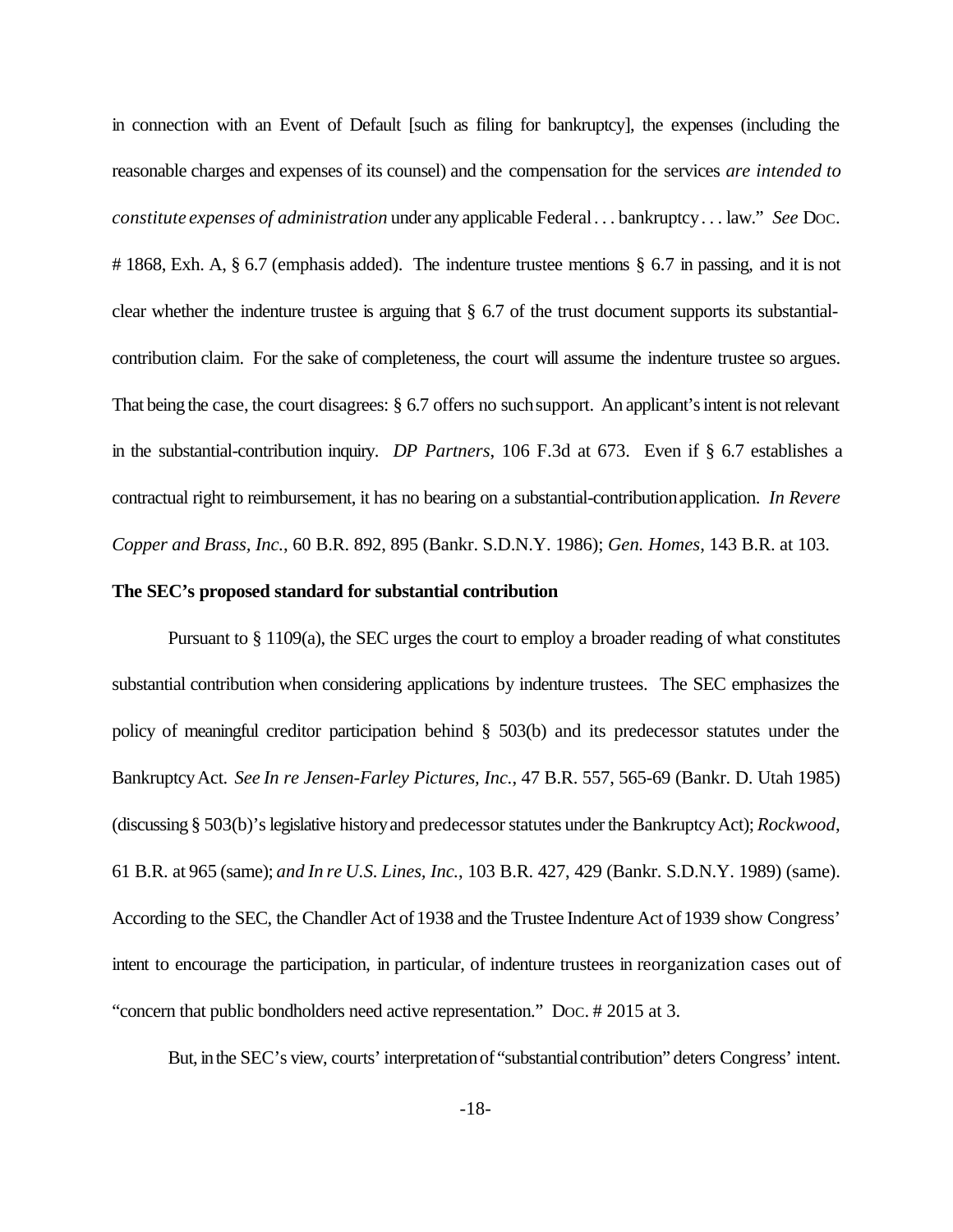First, courts focus on whether the applicant's services benefitted all parties in the case instead of "whether and how the services rendered, while benefitting the [applicant], contributed to the overall resolution of the case." *Id*. at 9. Second, courts misread § 503(b), which states "substantial contribution *in a case*," not "substantial contribution *to the estate*." The SEC argues the "statutory language should be given its ordinarymeaning [that is] the focus of the inquiryshould be onthe case or reorganizationprocess, and not on the debtor or its property." *Id*. at 9-10.

The SEC proposes a two-part test it claims properly reflects Congress' intent for indenture trustees to take active roles in reorganization cases: an indenture trustee makes a substantial contribution under § 503(b) "if (1) the indenture trustee has, through its representation of the interests of bondholders, made demonstrable efforts towards *furthering the reorganization process*; and (2) the indenture trustee's services or those of its counsel *do not duplicate* the services of official participants or other indenture trustees." DOC. # 2015 at 2 (emphasis added).

There are several problems with the SEC's arguments. The court fails to see how the SEC's proposed test changes what is already set out in the case law. The Fifth Circuit recognizes that "services which substantially contribute to a case are those which foster and enhance, rather than retard or interrupt the progress[of] reorganization,"which is the same as the first part of the SEC's test. *See Consolidated Bancshares*, 785 F.2d at 1253. The Fifth Circuit also recognizes that § 503(b) requires the "judge to scrutinize claimed expenses for waste and *duplication* . . . ." *DP Partners*, 106 F.3d at 673 (emphasis added); *see also Gen. Homes,* 143 B.R. at 103 (court should consider "whether the services were duplicative of services rendered by a committee, the debtor, or the attorneys for a committee or the debtor").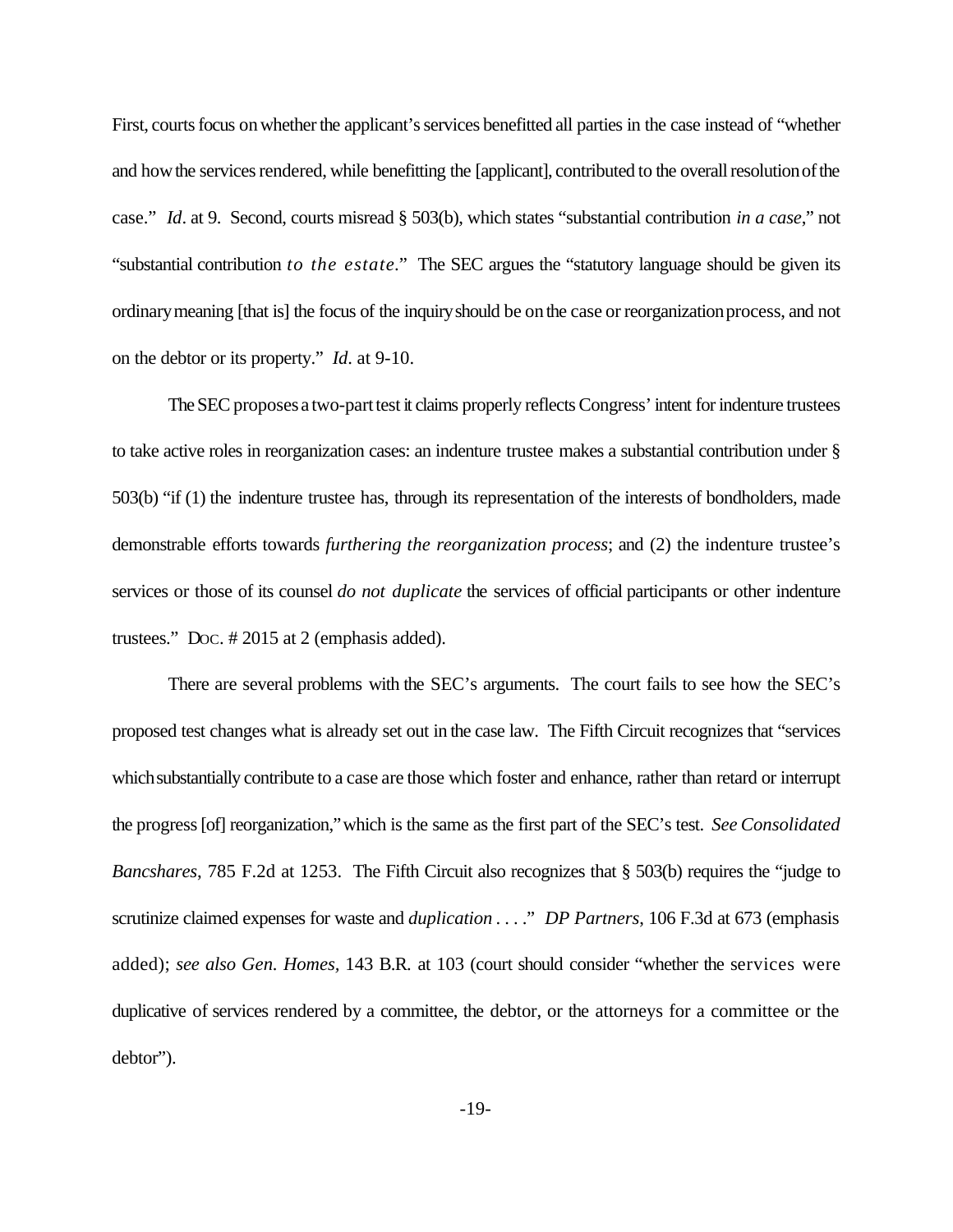More importantly, it is hard to see how Congress intended to apply a laxer or different standard of substantial contribution for indenture trustees when  $\S$  503(b)(3)(D) does not single out indenture trustees for special treatment. Indenture trustees do get special treatment in that they are the only substantialcontribution applicant who can also apply for reimbursement of their fees. *See* 11 U.S.C. § 503(b)(5). But in order to recover their fees under § 503(b)(5), the indenture trustee must still make a substantial contribution, which has the same meaning as "substantial contribution" under § 503(b)(3)(D). *See Estate of Cowart v. Nicklos Drilling Co.*, 505 U.S. 469, 479 (1992) ("[It is a] basic canon of statutory construction that identical terms within an Act bear the same meaning.").

Also, it is not apparent to this court that other courts are misreading  $\S$  503(b) as "substantial contribution *to the estate*" when it actually says "substantialcontribution *in a case*." The court found no cases that misquote § 503(b) in that manner. A more reasonable explanation is that courts are simply emphasizing a key factor – "significant and demonstrable benefit to the debtor's estate and the creditors"<sup>19</sup> – in determining whether a substantialcontribution*in a case* has beenmade. *See DP Partners*, 106 F.3d at 673 (recognizing that further development of the substantial-contribution standard "is best left on a caseby-case basis" before stating the cost-benefit test).

The SEC cites several cases in arguing that courts "recognize the importance of active participation of indenture trustees in complex bankruptcy cases." DOC. # 2015 at 7. All but one of the cases were decided under the Bankruptcy Act. Still, the SEC claims those cases are relevant because the legislative history of § 503(b) "indicates that Congress did not intend to change the standard for compensation that

<sup>19</sup> *Consolidated Bancshares*, 785 F.2d at 1253.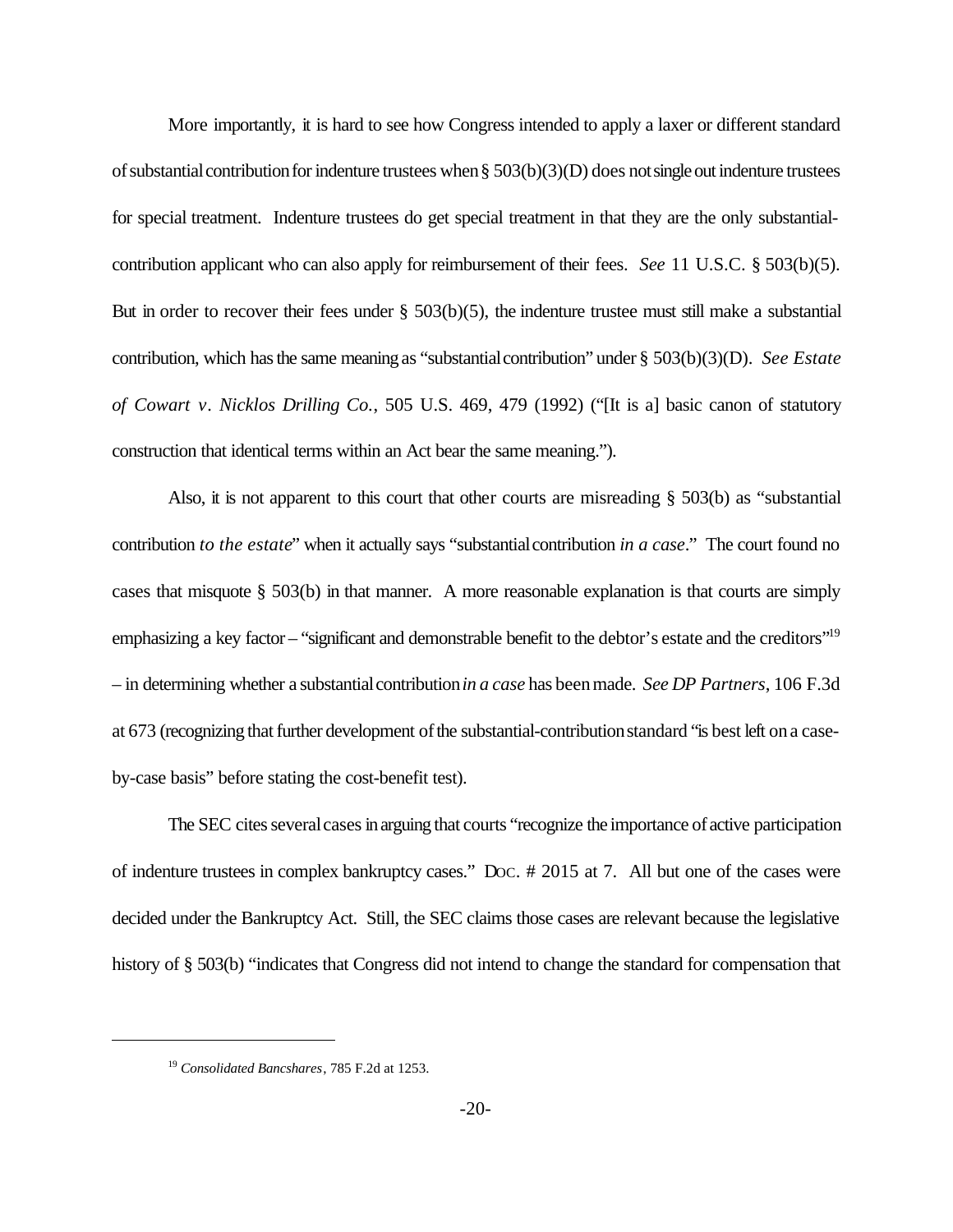existed previously." *Id.* at 5. The legislative history explains that the "phrase 'substantial contribution in the case' is derived from Bankruptcy Act §§ 242 and 243." H.R. Rep. No. 595, 95th Cong., 1st Sess. 355 (1977); S. Rep. No. 989, 95th Cong., 2d Sess. 66-67 (1978); *but see* Bankruptcy Act of 1898 §§ 242, 243, 11 U.S.C. §§ 642, 643 (1976) (not using the phrase "substantial contribution") *and* COLLIER ON BANKRUPTCY, Appendix A, part 3 at 140-141 (2004) (containing the text of §§ 242 and 243).

Not all the cases the SEC cites support their argument. The unpublished case of*Schepps* viewed substantial contribution as consisting of "actions which have provided *the estate and all parties in interest*, including creditors and shareholders, with a tangible benefit." *In re Schepps Food Stores, Inc.*, 1994 BANKR. LEXIS 1365 at \*6 (Bankr. S.D. Tex. July 7, 1994) (emphasis added). The second case the SEC cites, *In re Boston*, expressed the same idea: "While the efforts of the [indenture trustee] and their counsel were of benefit to the First Mortgage Bondholders, the influence oftheir efforts extended beyond that goal and *perceptibly benefited* [sic] *the entire estate*." *In re Boston and Maine Corp.*, 62 B.R. 199, 203 (D. Mass. 1986) (emphasis added; decided under the Bankruptcy Act).

The other two cases the SEC relies on go against case authority decided under the Bankruptcy Code. The court in *New York, New Haven* explained that, under the Bankruptcy Act, indenture trustees may be paid administrative expenses for performing their fiduciary duty:

An indenture trustee serves in a fiduciary capacity [*see* Trust Indenture Act of 1939, 15 U.S.C. §§ 77aaa *et seq*.] and is under a duty to look out for the bondholders' interests in reorganizationand to guard the value ofthe assets underlying those interests. It also means that the trustee must keep informed of the reorganization proceedings and participate therein . . . and to offer suggestions and otherwise intervene where necessary to perform its functions. *Generally such services aid the administration of the estate and the reorganization of the debtor, and may be compensated out of the estate.*

*In re New York, New Haven & Hartford R.R. Co.*, 421 F.Supp. 249, 258 (D. Conn. 1976) (emphasis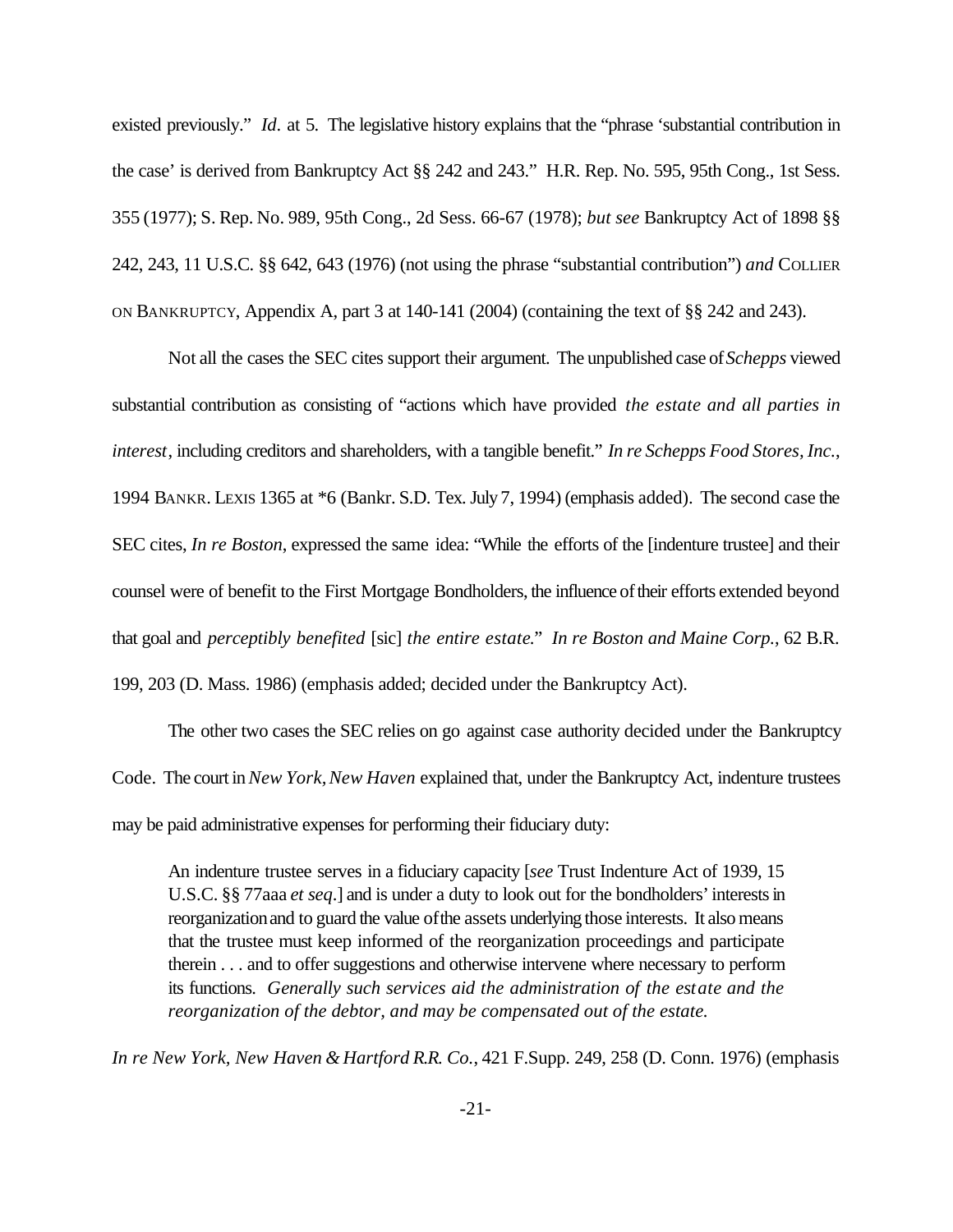added); *see also In re Central R.R. Co. of N.J.*, 477 F.Supp. 1228, 1232 (D.N.J. 1979) (also decided under the Bankruptcy Act, and relying on *New York, New Haven*).

The difficulty with *New York, New Haven*'s reasoning (the pay-me-because-I-am-doing-myfiduciary-duty argument) is that it is entirely possible for an indenture trustee to fulfill its fiduciary duty to the bondholders without making a substantialcontributionin a Chapter 11 case. *In re Flight Transp. Corp. Secs. Litig.*, 874 F.2d 576, 580-81 (8th Cir. 1989) (holding that substantial contribution "require[s] something more than satisfactory performance of fiduciary duties"); *County of Orange*, 179 B.R. at 203; *see also* Mark A. Cohen, *Reimbursement of Indenture Trusteesfor Substantial Contribution Under Section 503of theBankruptcyCode*, 59 FORDHAM L.REV. 647, 667 n. 135 (1991) (listingmore cases). Even the SEC itself admits "it is not enough simply to represent the interests of bondholders in connection with a reorganization case." Doc. #2015 at 7. But that is exactly what the indenture trustee is and should be doing when it fulfills its fiduciary duty to the bondholders (to the extent that it can as a committee member). Once again, "[b]enefits flowing . . . to limited classes of creditors are necessarily diminished in weight" in applying the cost-benefit test. *DP Partners*, 106 F.3d at 673. In addition, it is expected that indenture trustees will not violate their fiduciary duty, and as expected, routine activities do not constitute substantial contribution.

Finally, § 503(b)(3)(D) says that "there shall be allowed administrative expenses... including the actual, necessary expenses . . . incurred by . . . an indenture trustee . . . *in making a substantial contribution in a case* under chapter 9 or 11 . . . ." It does not say that administrative expenses may be allowed for "actual, necessary expenses incurred by an indenture trustee that complies with its fiduciary duties." *See Flight Transp.*, 874 F.2d at 581. The same reasoning applies to § 503(b)(5).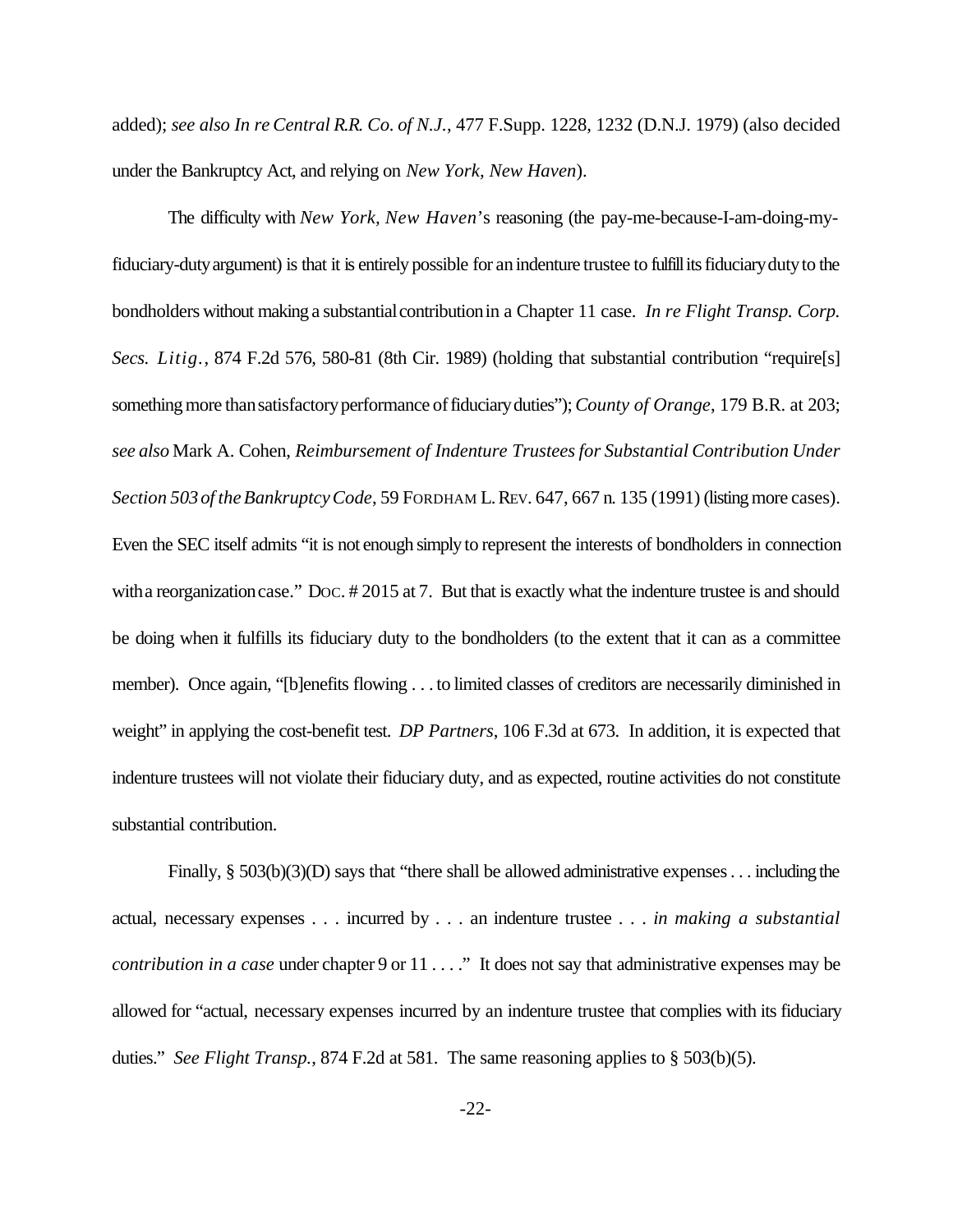For the reasons stated above, the court declines to adopt the SEC's proposed two-part test for substantial contribution, and declines to adopt a broader meaning of "substantial contribution" solely for indenture trustees.

### **The four founders' substantial-contribution claims**

The four founders are equity shareholders, and were directors and officers of the debtors at various times. They claim they made a substantial contribution for substantially the same reasons. Christianson (representedbyMcGinnis)and Smith(representedbyH&L)filed their applicationtogether(DOC. # 2013); Richey (represented by Winthrop) and Parks (represented by C&T) filed theirs together as well (Doc. # 2074).

The four founders claim they substantially contributed to the debtors' case by negotiating and achieving consensus on a variety of plan-related documents: employment agreements,<sup>20</sup> corporategovernance-and-voting agreement,<sup>21</sup> charter documents (certificate of incorporation<sup>22</sup> and bylaws<sup>23</sup>), option and warrant agreements,  $24$  loan documents,  $25$  an allocation agreement,  $26$  and the plan itself and other supplemental plan documents. Doc. # 2013 at 4-12; Doc. # 2074 at 9-11. The court will discuss each set of documents in turn and the alleged substantial contribution made in each set.

 $26$  Exh. 151B at tab 3.

<sup>20</sup> Exh. 151B, tabs 12-14.

<sup>21</sup> *Id*. at tab 9.

<sup>22</sup> *Id*. at tab 8.

<sup>23</sup> *Id*. at tab 7.

<sup>24</sup> *Id*. at tabs 10-11.

<sup>25</sup> *Id*. at tab 6 *and* Exh. 151A, tab 1.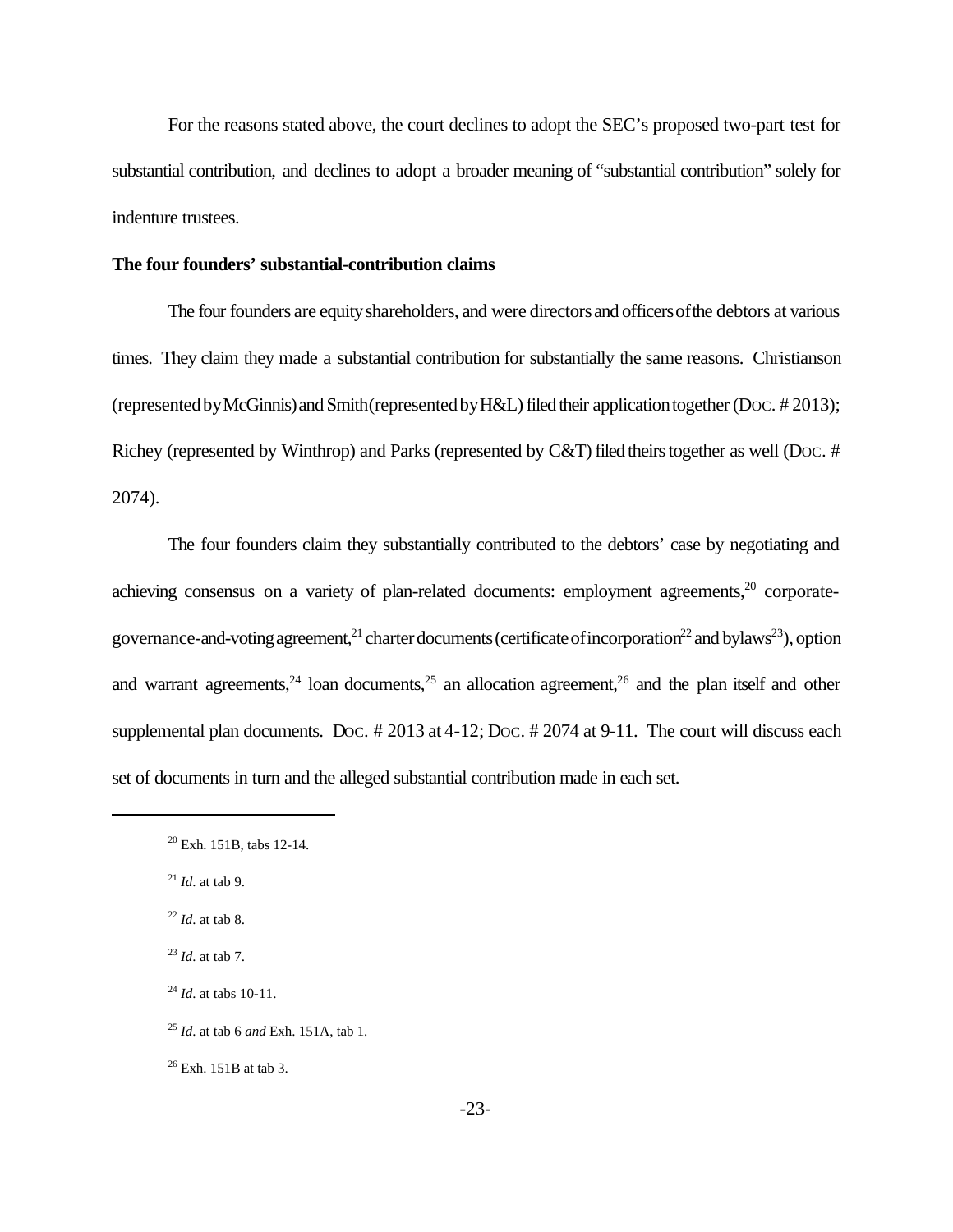H&L says it took the lead in achieving consensus on the employment agreements. The senior lenders required the founders to execute new employment agreements with "stiff" non-compete clauses before agreeing to provide additional post-confirmation funding to the debtors.<sup>27</sup> H&L says it "was primarily responsible" for circulating revised drafts of the employment agreements, incorporating agreed upon revisions, and drafting the final form of the employment agreements, which served as the template for the employment agreements ultimately signed by all the founders. *Id*. at 6. The two key provisions H&L drafted are the non-compete clauses and the disaggregation provisions. The disaggregation provisions detail when Christianson and Smith could split off from AMPAM and go back to working exclusively with their respective subsidiaries, who would then compete with AMPAM and other disaggregated subsidiaries. MLK claims it provided substantial assistance to H&L on the employment agreements. Richey and Parks also cite their respective counsels' role in reviewing and proposing revisions to the employment agreement as part of the benefit they conferred upon the estate. DOC. # 2074 at 10.

Because the debtors envisioned greater autonomy for the subsidiaries, the parties had to work out issues related to corporate governance and voting. H&L says it also took the lead role in drafting, negotiating, and obtaining consensus on the corporate-governance-and-voting agreement. Most notably, "H&L took the lead [with regard to negotiating provisions] providing for . . . each Founder to have full autonomy . . . inmanaging and operating the subsidiaryunder hisstewardship ... [and proposing a different composition for the board of directors] contrary to the three person AMPAM board of directors originally proposed in the Plan [which] led to gridlock among the parties given, among other reasons, the power

<sup>&</sup>lt;sup>27</sup> *See* Exh. 151A, tab 2, Financing Agreement § 5.03(g).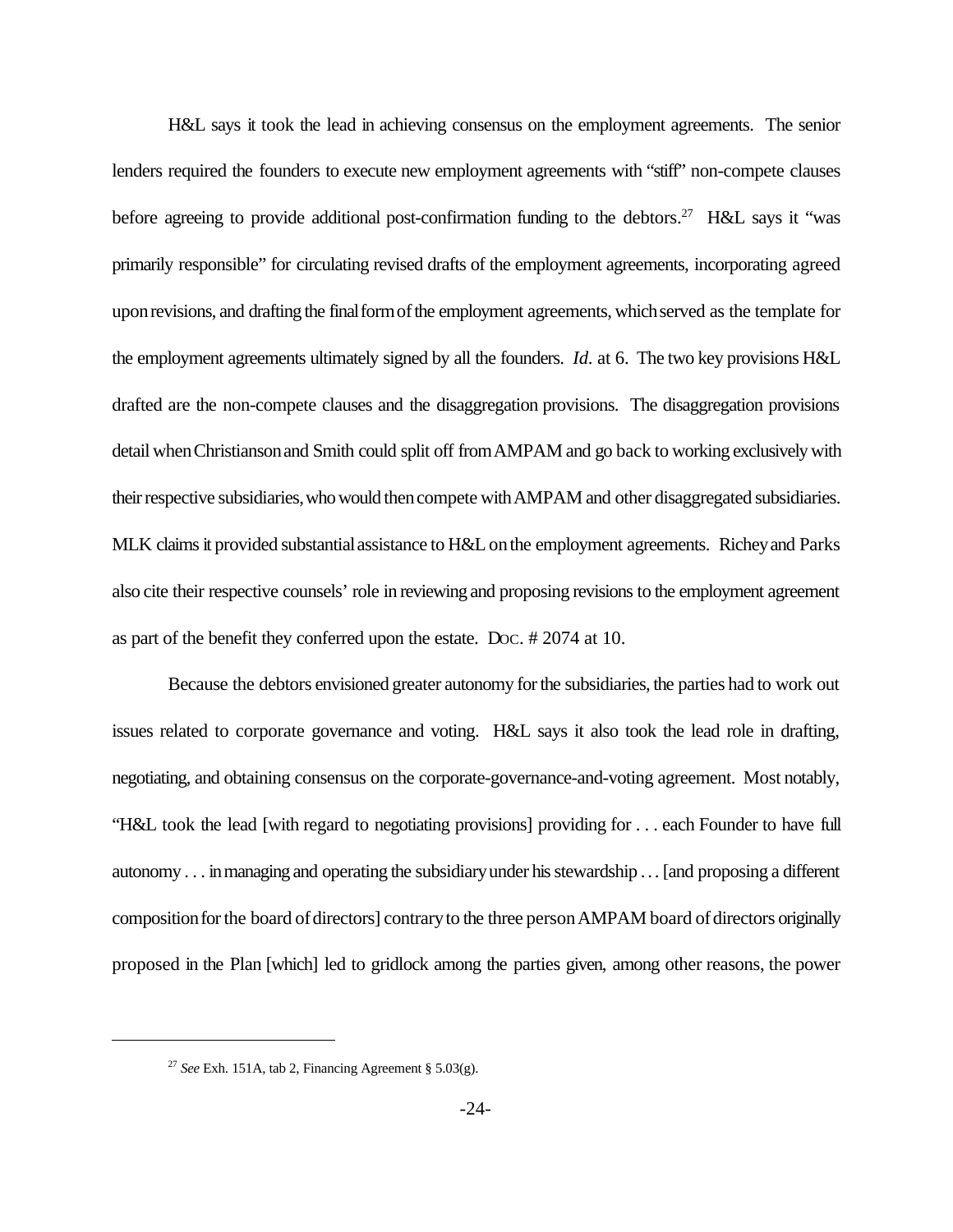granted to the AMPAM board to terminate autonomous subsidiary management. . . ." Doc. #2013 at 7. Winthrop (counsel to Richey), however, also credits its own "extensive [review of,] comments regarding, proposed modifications to" the corporate-governance-and-voting agreement as providing substantial contribution. DOC. # 2074, DECLARATION OF OPERA at 9.

As for the charter documents, McGinnis claims it "led the review, analysis, revisions and negations [sic; read 'negotiations']" of amendments to AMPAM's certificate of incorporation and bylaws. Doc. # 2013 at 8. The court highlights two items: in the certificate of incorporation, "a heavily negotiated allocation of common shares among the Founders and the [Noteholders],"and inthe bylaws, "provisions relating to the compositionofthe AMPAM board of directors and the election of members thereto and the removal of members therefrom." *Id*. Winthrop and C&T also credit their review of, and proposed revisions to, the certificate of incorporation and bylaws as part of Richey and Parks' substantial-contribution application. DOC. # 2074 at 10; *see also* DOC. # 2074, DECLARATION OF LAPINSKI at 145.

McGinnis and H&L take joint credit in negotiating the terms of the option and warrant agreements. Under the option agreement, the Founders received options to purchase common stock from the Noteholders, who, as discussed earlier, received a 49% equity stake. H&L specifically takes credit for pointing out that because of the size of the unsecured-creditors class, issuing 11% warrants to the unsecured-creditor class could trigger public-company reporting requirements under the federalsecurities laws. H&L says its proposed alternative helped avoid the expense of public-company reporting. Under the agreement relating to the 14% warrants, the senior lenders were issued warrants to purchase up to 14% of outstanding AMPAM common stock under certain conditions.

McGinnis and H&L also take joint credit in negotiating certain terms in the loan documents. Under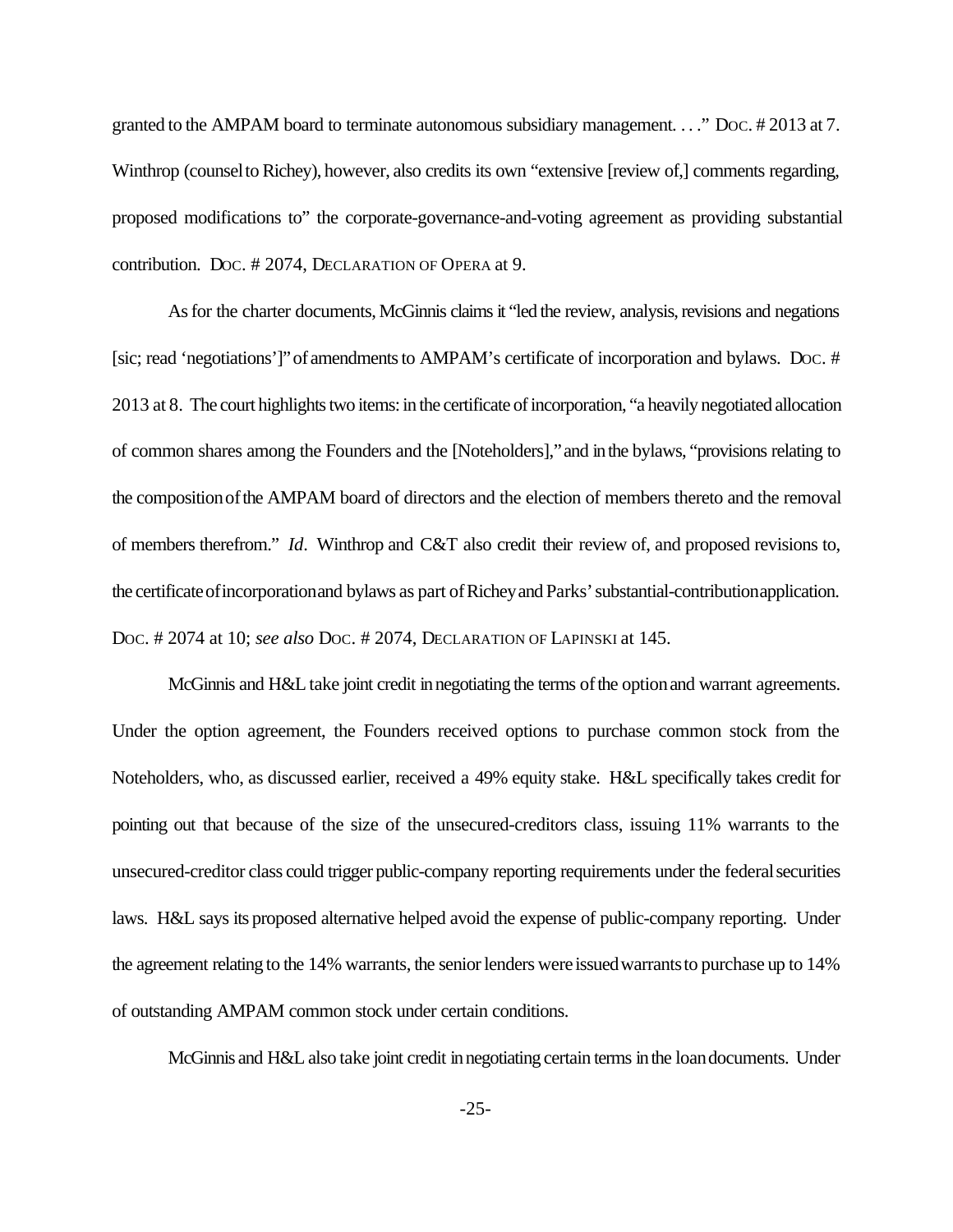the loan documents, the senior lenders agreed to provide post-confirmation financing to the reorganized debtors. The Founders would not go along, however, unless each Founder had the option "to purchase the operating subsidiary managed by that Founder upon the payment of a certain portion of the termloan indebtedness and payment of the revolving credit loan." Doc. #2013 at 10. McGinnis and H&L say they "made a substantial contribution toward the closing of those loans on terms that the Founders and the [debtors] could accept." *Id.* at 11. Winthrop says it "assumed an active and important role in the preparation of the post-confirmation loan and security agreements for the Debtors [when it] analyzed extensively numerous drafts of [loan documents, proposed detailed revisions] and undertook a prominent role in discussions among the Founders and the Debtors regarding the terms of the [loan documents]." DOC. # 2074 at 10-11.

The allocation agreement reflects the founders' agreement on how to determine how much cash each subsidiary contributed to the parent company and how much cash each subsidiary consumed, how to allocate recoveries of insurance and bond deposits among the debtors, and how to allocate debt obligations, restructuring expenses, and corporate overhead among the subsidiaries. McGinnis, H&L, and Winthrop all claim active roles in negotiating the allocation agreement.

Finally, all four founders and their respective counsel cite their role in reviewing, commenting, and making suggestions to the planand supplementalplandocuments. *See* DOC. # 2013 at 6 ("[McGinnis and H&L], in varying degrees, reviewed, analyzed, and suggested modifications to the Plan, the Plan amendments, and the Plansupplementaldocuments. . . .") *and* DOC. # 2074 at 8 ("Richeyand Parks and their Counsel were involved actively in commenting on, and proposing modifications to, the Plan and the Plan Documents.").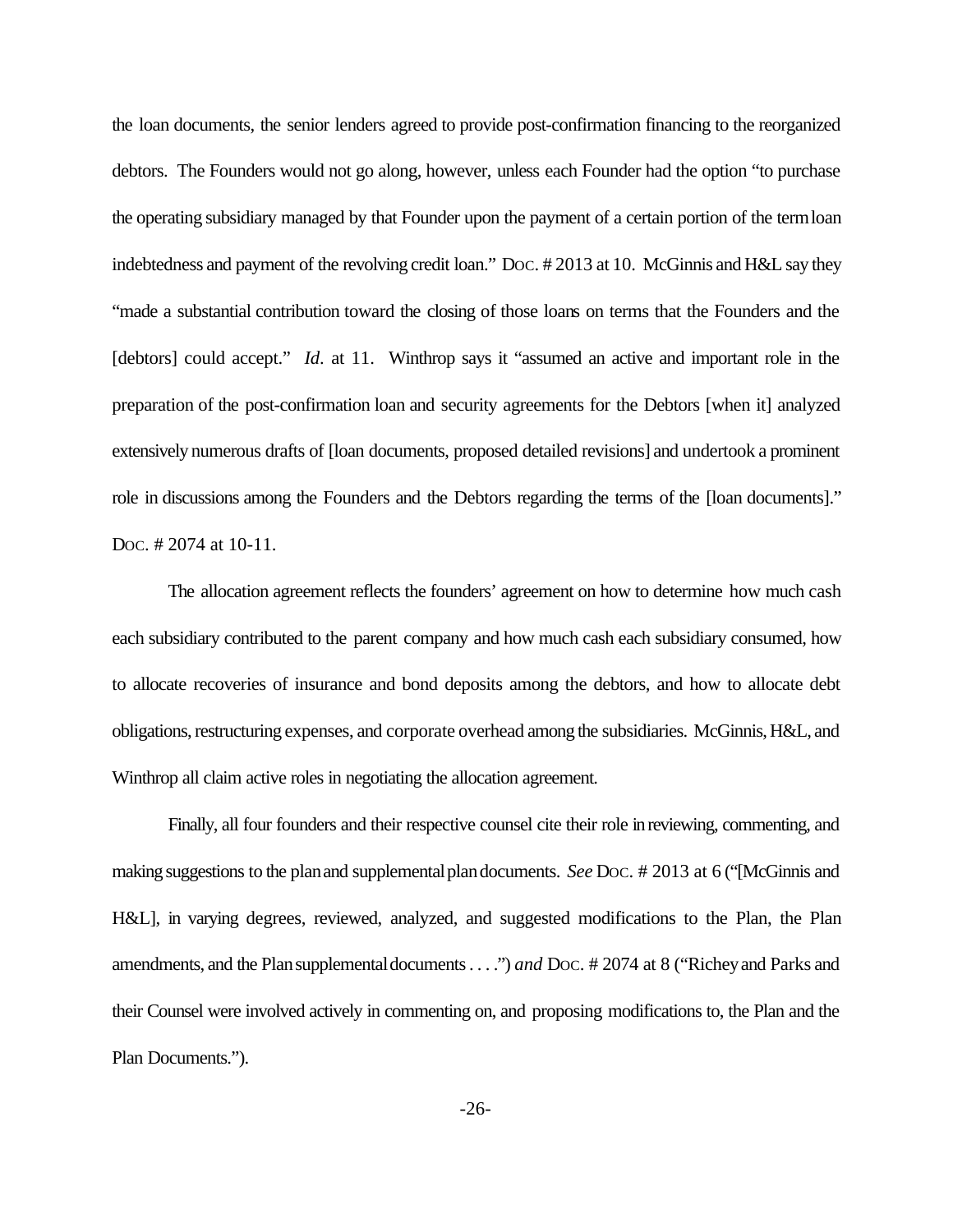### **The four founders did not make a substantial contribution**

A pervasive problem with the four founders' substantial-contribution applications is that each founder (and their counsel) takes credit for much of the same activities, that is, reviewing documents and making comments. For example, all four founders and their counsel cite the employment agreements as an example of how they made a substantial contribution. McGinnis and H&L both take credit for taking the lead in negotiating provisions for selecting members of AMPAM's board of directors. DOC. # 2013 at 7-8. McGinnis says it negotiated those provisions in the charter documents, and H&L says it did the same, but incorporate-governance-and-voting agreement. *Id*. Perhaps the most startling example involves the 49% equity stake the Noteholders received under the confirmed plan. Christianson, Smith, and Richey, in addition to the indenture trustee, all point to that result as an example of their substantial contribution. *See* DOC. # 2013 at 8; DOC. # 2074, DECLARATION OF OPERA at 8.

The court has no reason to doubt that the four founders and their counsel worked and negotiated hard to achieve consensus onthe issues and documents discussed above. *See*, *e.g.*, Exhs. 1 - 133 (emails primarily between Winstead (debtors' counsel), McGinnis, and H&L). Nevertheless, achieving a consensualresolution, while commendable, does not automatically constitute substantial contribution. *See Granite Partners*, 213 B.R. at 450. Negotiation and settlement, by its nature, is not a unilateral action. *Alumni Hotel*, 203 B.R. at 632.

Christianson and Smith argue "it is unlikely that the reorganization of the [debtors] could have occurred without the substantial efforts of[Christiansonand Smithand their]Counsel to obtain consensus among the various parties . . . ." Doc. # 2013 at 5. At the hearing, Christianson's counsel relied heavily on the but-for test. Richey similarly argues that his efforts were "critical to the Debtors' successful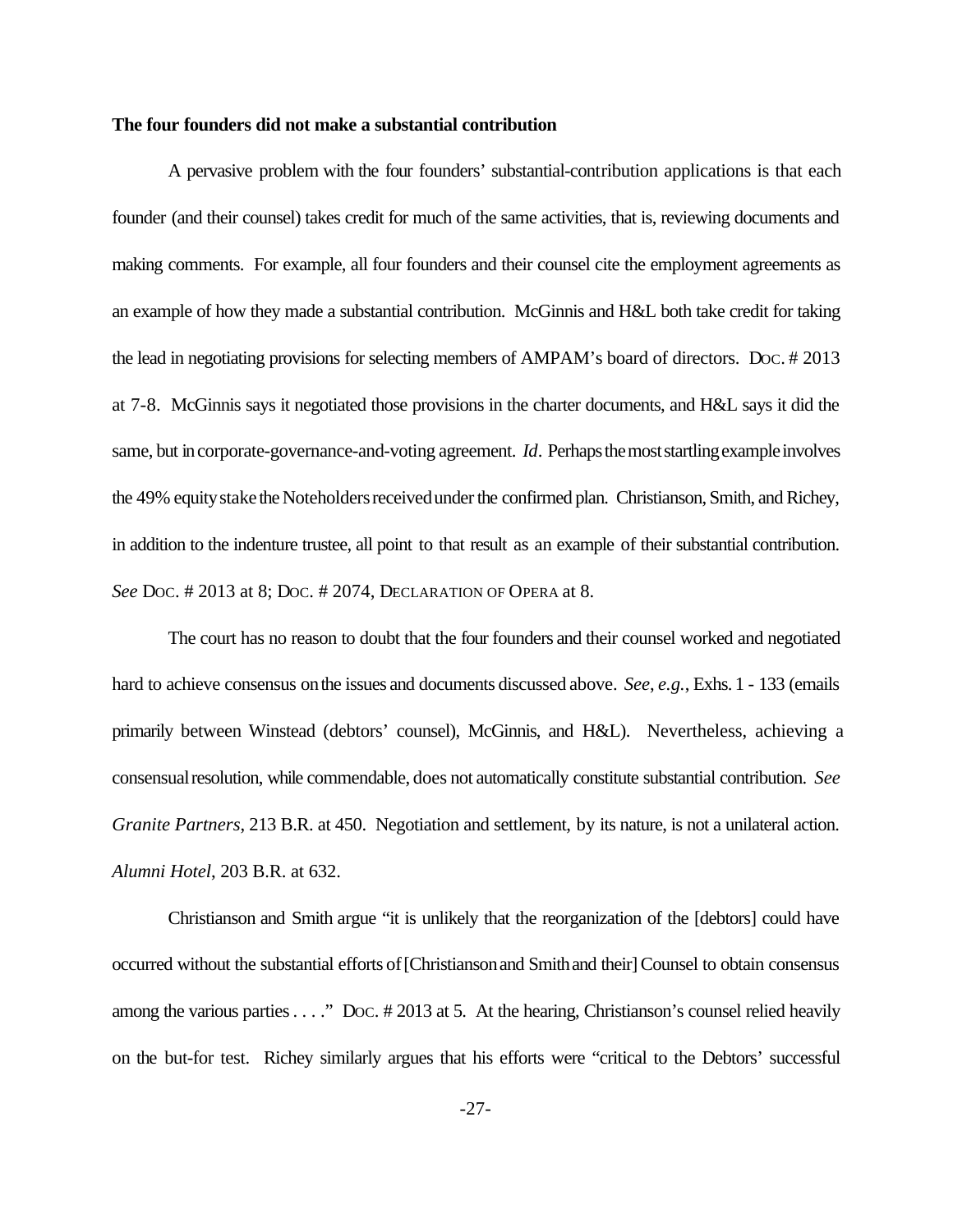reorganization." Doc. # 2074 at 11. That may very well be true, but if the court finds substantial contribution by one party in a crucial negotiation or settlement, then, under the founders' logic, the court would have to find substantial contribution in all the other parties' efforts in reaching a consensus. That is why the but-for test does not fully encompass the causal element of substantial contribution. Each creditor in a Chapter 11 case cannot claim it made a substantial contribution simply by cooperating. *See* note 3, *supra*. Choosing to not hold hostage the reorganization process does not make for substantial contribution. To hold otherwise would transform § 503(b) into a vehicle to reimburse every creditor that hires its own counsel. *Jack Winter*, 119 B.R. at 637.

Moreover, negotiating is an expected and routine activity in Chapter 11 cases, and absent some spectacular result, such as dramatically improving treatment of all creditors,  $28$  expected and routine activities do not constitute substantial contribution, *see Columbia Gas*, 224 B.R. at 548. It is reasonable, for example, to expect that some sort of allocation agreement would be negotiated in any reorganization involving disaggregation of debtors that were put together in a roll-up transaction.

Another problem with the four founders' taking credit for much of the same work is that the court has no easy wayof knowing whether compensation is being sought for duplicative services. The court is not obligated to sift through the fee applications to determine which services are compensable and which services are not. *Granite Partners*, 213 B.R. at 447. The burden is on the founders to show, by a preponderance of the evidence, which services are not duplicative and therefore eligible for reimbursement

<sup>28</sup> *In re Geriatrics Nursing Home, Inc.*, 195 B.R. 34, 36-37 (Bankr. D.N.J. 1996) (finding actual, demonstrable benefit to the estate when the creditor's activities resulted in a confirmed plan that paid all approved claims in full on the initial distribution date (and some with interest), but ultimately denying the creditor's substantial-contribution application because the creditor was acting primarily in its own interests).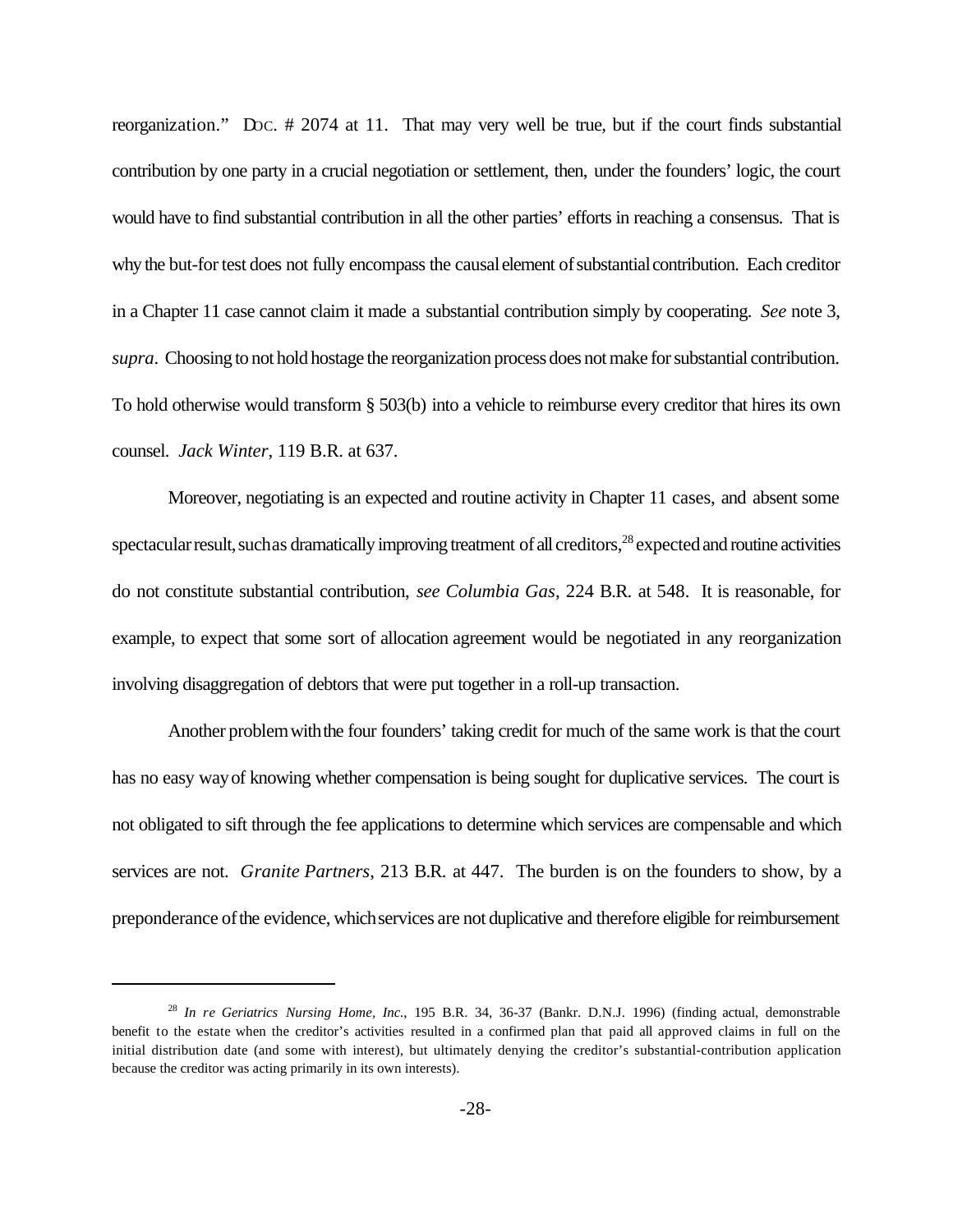as substantial contribution. *Id*.; *see also U.S. Lines*, 103 B.R. at 433 ("It is wellsettled that uncertainties arising because of inadequate records must be resolved against the applicant.").

Problems of potentialduplicative services aside, the four founders cannot even satisfy the baseline cost-benefit test. As in the indenture trustee's case, almost all of the four founders' activities benefitted primarily themselves. With the option agreement, counsel were protecting the founders' ability to regain greater control of the reorganized parent debtor by purchasing the Noteholders' 49% equity stake. With the employment agreements, corporate-governance-and-voting agreement, and the loan documents, counselwere protecting the founders' abilityto stepawayfromthe less-than-successfulroll-up transaction, as embodied by the parent debtor AMPAM, and to go back to making money with their respective subsidiaries as they did before AMPAM acquired them. In applying the cost-benefit test, the court must viewbenefitsflowing to a limited class of creditors as having less weight. *DP Partners*, 106 F.3d at 673. H&L's pointing out that issuing 11% warrants may trigger public-company reporting requirements, and its solution in avoiding that possibility, may have constituted substantial contribution. No other party claims to have raised that issue, and the cost of complying with those requirements may have prevented the debtors' successful reorganization. If that were the case, then all creditors, and not just the founders, benefitted from H&L's attentiveness. However, no evidence was presented to indicate whether that indeed was the case.

As for the comments and suggested revisions to the plan, the court does not find any substantial contribution. The founders' applications do not go beyond conclusory statements. Richey and Parks alleged that their "extensive comments [on] the Plan Documents resulted in significant improvements in the terms thereof for the Debtors." DOC. # 2074 at 11. But they do not give the court the specifics of those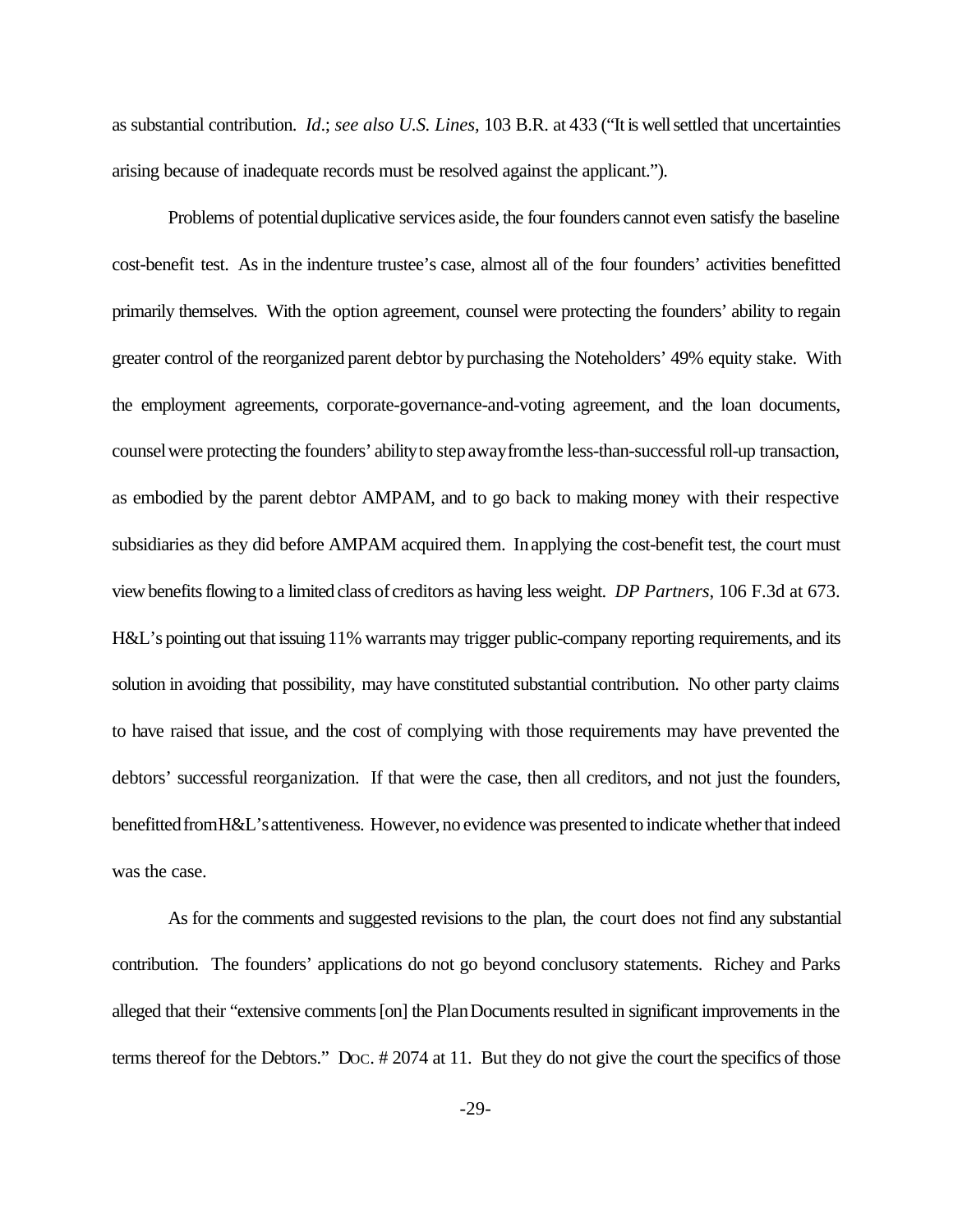significantimprovements. Conclusory statements, of course, are given no weight. *9085 Mineral*,119B.R. at 249. Even if the founders gave examples of changes the debtors incorporated in the plan because of the founders' comments, that is no reliable indication of substantial contribution. As the *Granite* court explained:

Additional language incorporated to quell an objector's concerns does not necessarily signify the merit or importance of the objection; if often means the opposite. Rather than argue over insubstantial and relatively unimportant disputes, the proponent simply makes the change, or the court directsit to be made, to move the process along. Further, it is not enough that the objecting party achieve some greater clarity in the document. He must demonstrate an actual or concrete benefit, such as . . . added value.

*Granite*, 213 B.R. at 449.

Richey and Parks cite six cases to argue that a "party's contribution benefitting the negotiation, formulation, drafting, and/or confirmation of a Chapter 11 plan may constitute 'substantial contribution' under Section 503(b)." Doc. # 2074 at 7. Only one case out of the six they cite helps them. In *Encapsulation*, the court appears to adopt the but-for test. The *Encapsulation* court found that the "confirmation prospects took a positive turn when [the applicant's counsel] drafted what would become a joint disclosure statement and engaged in meaningful negotiations with the debtor's attorney that resulted in a consensual plan of liquidation. . . . [Counsel's] efforts . . . brought the debtor and the principal creditors to the point of agreement that appears to be the only achievable path that would result in a confirmed plan rather than a dismissal or conversion of the case – the consensual path." *In re Encapsulation Int'l, Inc.*, 1998 WL 801898 at \*4 (Bankr. W.D. Tenn. Nov. 9, 1998). This court rejects *Encapsulation* to the extent that the it adopts only the but-for test for the causal element of substantial contribution.

The Eleventh Circuit in *Celotex* also appeared to adopt the but-for test: "where, as here, evidence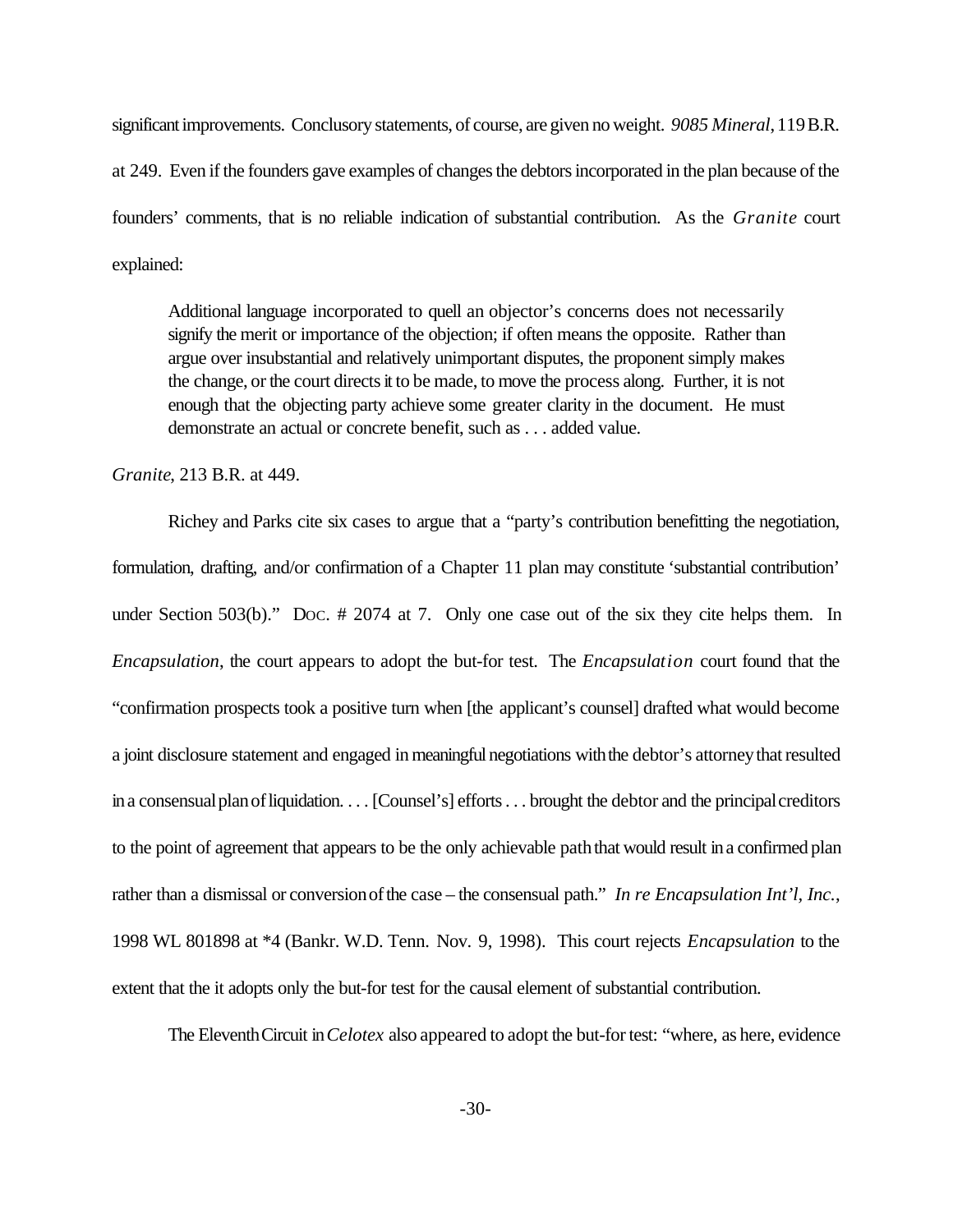supports the conclusion that without [the creditor's] efforts a reorganization plan may not have been achieved, a substantialcontributionhas been demonstrated." *In re Celotex Corp.*, 227 F.3d 1336, 1340 (11th Cir. 2000). But the EleventhCircuit recognized that the but-fortest is only a part of the substantialcontribution inquiry. The applicant in *Celotex* provided "tangible and demonstrative benefit to the estate and the creditors of the estate. Again, not just [to the applicant]." *Id*. at 1340. Additionally, the U.S. Trustee, the debtor, and counsel for other creditors all agreed that the applicant'slawyerin*Celotex* went beyond mere representation of his client. *Id*. at 1339-1340. The founders have not shown how they benefitted any parties other than primarily themselves.

In*Cellular 101*, the creditor "formulated and presented the only reorganizationplanthat was put forth to the bankruptcy court. This [confirmed] plan resulted in the payment to creditors of 100% of the creditors' allowed claims with funds remaining for the equity security holders." *In re Cellular 101*, 377 F.3d 1092, 1097 (9th Cir. 2004). In our case, the founders did not draft any complete plan, and nonfounder equity-security holders received nothing.

In Pow Wow, the creditor increased the payout to unsecured creditors from \$35,805.63 (50 cents on the dollar) to \$104,438.87 (100 cents on the dollar plus interest). *In re Pow Wow Campground, Inc.*, 296 B.R. 81, 88 (Bankr. D.N.H. 2003). The *Pow Wow* court awarded the creditor \$4,606.46, which yields a cost-benefit ratio of 6.7%. *Id*. The founders came nowhere close to making such a dramatic difference in payout, much less establish a cost-benefit ratio for the court to consider. The remaining cases that Richey and Parks cite reinforce that point.

In *Jelinek*, the two debtors, Adolph and Leonard, did nothing for almost two years after filing for Chapter 11. *In re Jelinek*, 153 B.R. 279, 281 (Bankr. D.N.D. 1993) (finding substantial contribution).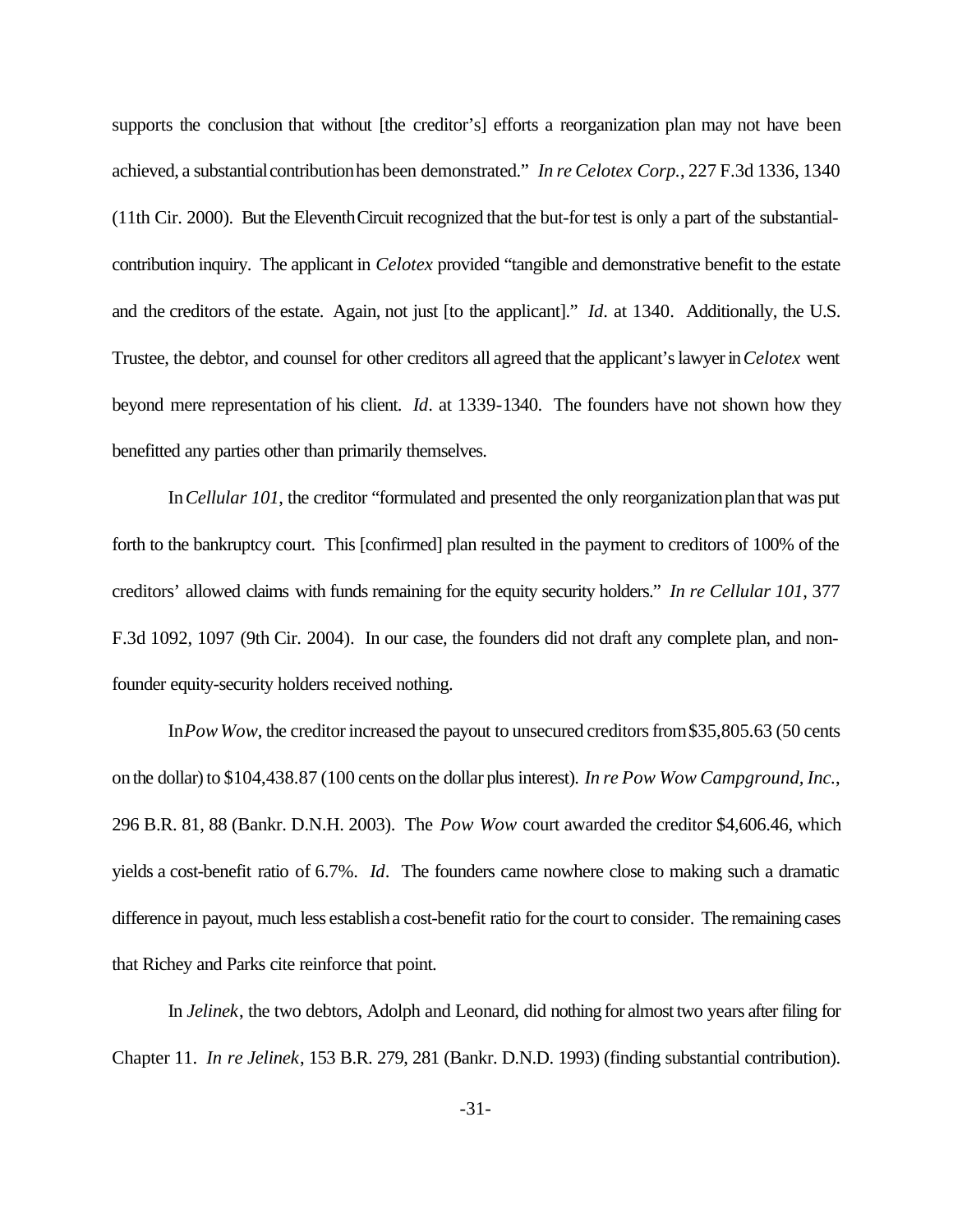FLB, the major secured creditor, got frustrated and filed its own plans, which were confirmed. *Id.* at 283. FLB's plans resulted in full payment of all unsecured claims in Adolph Jelinek's case, and 95% payment of all unsecured claims in Leonard Jelinek's case. *Id*. In *DP Partners*, the creditor incurred fees of \$150,700 to generate an additional \$3 million for all creditors. *DP Partners*, 106 F.3d at 670.

The final reason why the court cannot find substantial contribution by the founders concerns their status as substantial-contribution applicants. Christianson and Smith argue that they "are entitled to reimbursement of the legal fees and expenses incurred by them in each of the three roles that they played": as equity shareholder, director, and officer. DOC. # 2013 at 3.<sup>29</sup> The obvious problem with that argument isthat § 503(b)(3)(D)doesnotlist directors and officers as eligible substantial-contributionapplicants. *See* 11 U.S.C. § 503(b)(3)(D) (". . . a creditor, anindenturetrustee,*anequitysecurity holder*, or a committee ... other than a committee appointed under section 1102 . . .") (emphasis added). Christianson and Smith admit to making no effort to "segregate the portion of legal fees and expenses incurred by [Christianson and Smith] in each capacity [because it] may not always be feasible given the frequent contemporaneous overlap in roles . . ." DOC. # 2013 at 3.

The court cannot award Christianson and Smithattorneys' fees and expenses under  $\S 503(b)(3)(D)$ to the extent that theyacted intheir capacityas directorsand officers. Even if Christianson and Smith could somehow segregate the activities in which they were acting solely as equity-security holders, they do not show how the other equity-securityholders benefitted. Under the confirmed plan, all holders of preferred and common stock receive nothing. DOC. # 1745 at 20-21.

 $29$  Richey and Parks simply claim they made a substantial contribution as equity-security holders. Doc. # 2074 at 6.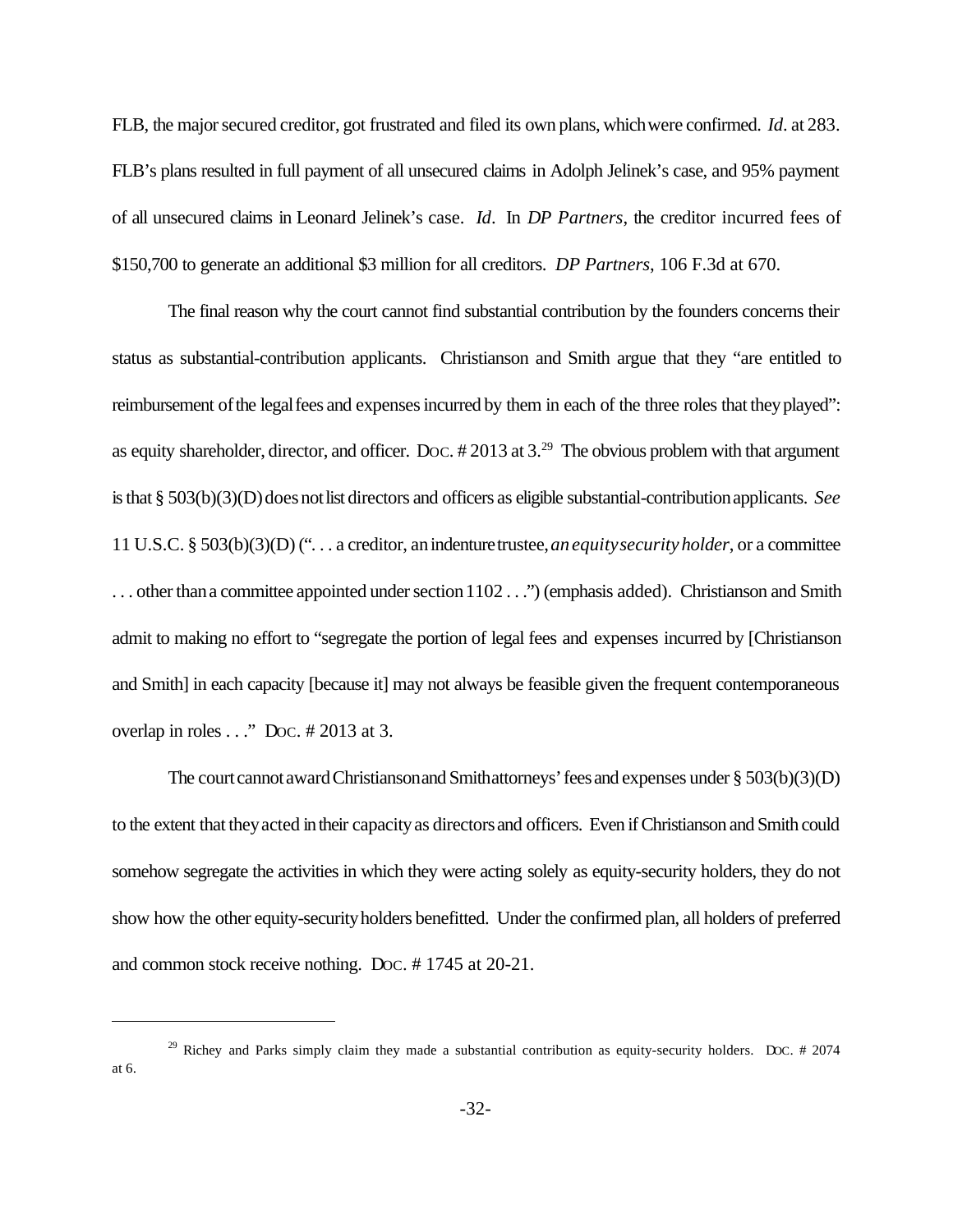Also, the four founders' applications share a similar problem with the indenture trustee's application. As directors and officers of the debtors in possession, the founders owe fiduciary duties to the estate. *See CommodityFutures Trading Comm'n v. Weintraub*, 471 U.S. 343, 355 (1985) ("Indeed, the willingness of courts to leave debtors in possession is premised upon an assurance that the officers and managing employees can be depended upon to carry out the fiduciary responsibilities of a trustee.") (internal quotation marks omitted). "Both management and its counsel have fiduciary duties to an estate inbankruptcy." *In re JLM, Inc.*, 210 B.R. 19, 25 (B.A.P. 2d Cir. 1997) (listing cases); *In re Centennial Textiles, Inc.*, 227 B.R. 606, 612 (Bankr. S.D.N.Y. 1998) (listingmore cases). Christianson and Smith themselves acknowledge this: "Unlike other AMPAM equity security holders, [Christianson and Smith were both] director[s] and officer[s] of AMPAM through the Workout Period. This not only enabled each Workout Director to provide a substantial contribution to the [debtors' case], but *required that they do so in order to fulfill their respective fiduciary duties*." DOC. # 2013 at 4 (emphasis added).

Just as the indenture trustee does not necessarily make a substantial contribution in fulfilling its fiduciary obligations, so too with the founders. The court will not create a rule that encourages directors and officers to act in their own interests, and perhaps to violate their fiduciary duties, by rewarding them under the guise of substantial contribution for acting primarily in their own interests.

## **The founders' conflicts-of-interest argument**

The founders raised an argument at the hearing not addressed in their pleadings. They argued that the subsidiary debtors had different economic interests, which created conflicts of interest for Winstead, the debtors' counsel, and created issues that Winstead could not address by itself. They contend that the founders' counsel acted "as proxies for the . . . reorganized subsidiaries," which provided substantial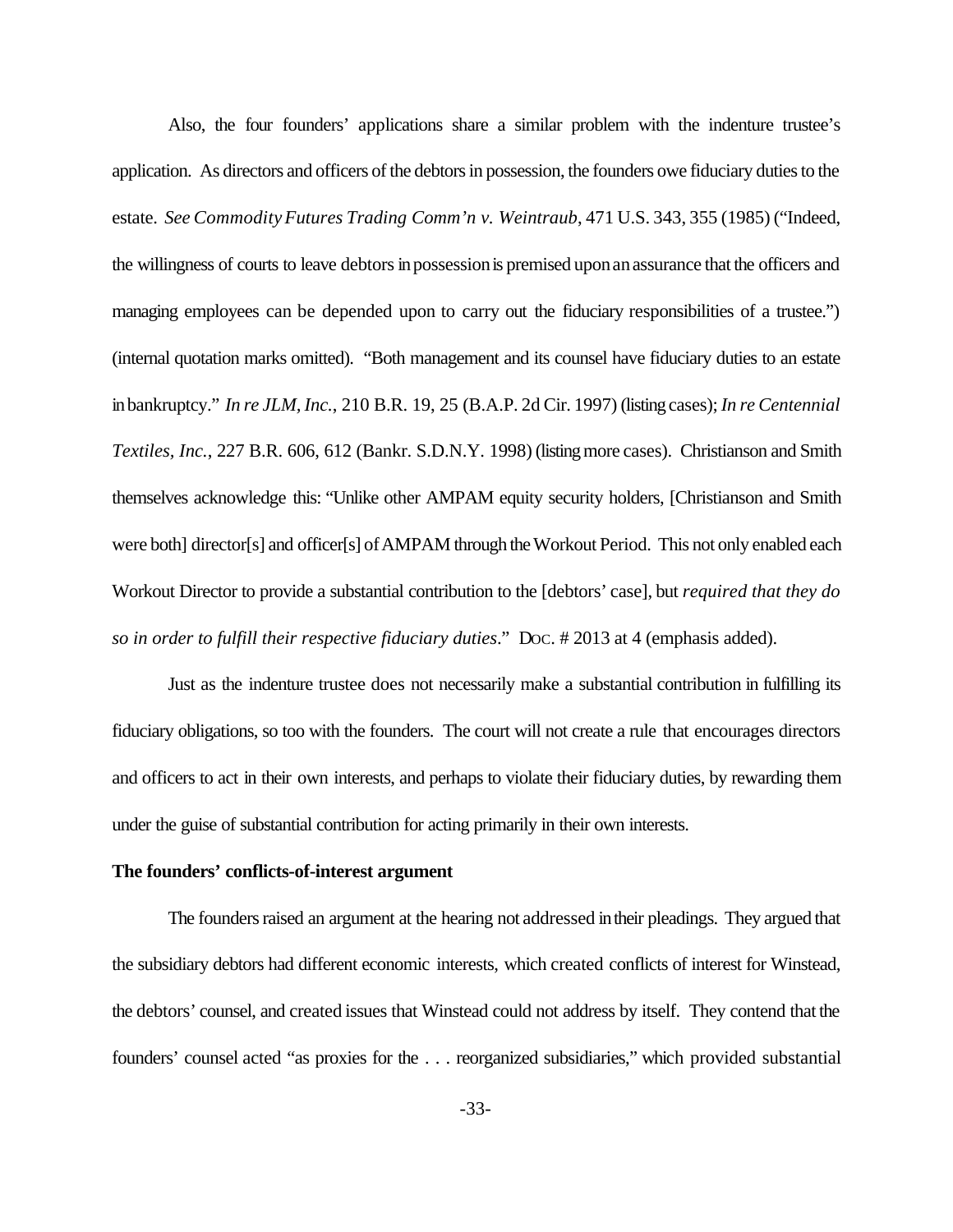contribution to the case. MARCH 3, 2005 HEARING. The flaw in that argument is that McGinnis, H&L, Winthrop, and C&T were hired by the founders to represent their interests, not that of the subsidiaries, who all chose Winstead as their counsel.

As the U.S. Trustee corrected argued at the hearing, the proper way to resolve a conflicts-ofinterest situation among related debtors is to hire separate counsel for each subsidiary under § 327. *See In re Kendavis Indus. Int'l, Inc.*, 91 B.R. 742, 751-52 (Bankr. N.D. Tex. 1988). However, no objections werefiledtoWinstead's employment as counselforthe debtors onthe groundsthatrepresenting all the debtors would present irremediable conflicts of interest for Winstead. *See In re Global Marine, Inc.*, 108 B.R. 998, 1001-1004 (Bankr. S.D. Tex. 1987); *see also* DOC. # 165 (final order allowing applicationto employ Winstead as counsel for the debtorsinpossession). The real conflict of interest was recognized by Winstead, who suggested that the founders retain their own counsel. MARCH 3, 2005 HEARING (testimony of Mr. Morris Davis, partner at McGinnis). Mr. Davis testified that the founders' interests were not identical to that of their respective subsidiaries. *Id*. Because the founders' counsel were hired to represent the founders and not the subsidiaries, and because representing the founders is not equivalent to representing the subsidiaries, the court rejects the founders' conflicts-of-interest argument. In conclusion, the court DENIES the founders' substantial-contribution applications.

## **The founders' indemnification argument**

The four founders claim in the alternative that they are entitled to reimbursement of their attorneys' fees and expenses under indemnity provisions found in three documents: paragraph 14 of their employment agreement, article IX of AMPAM's second amended bylaws, and §8.1 of the corporate-governance-andvoting agreement.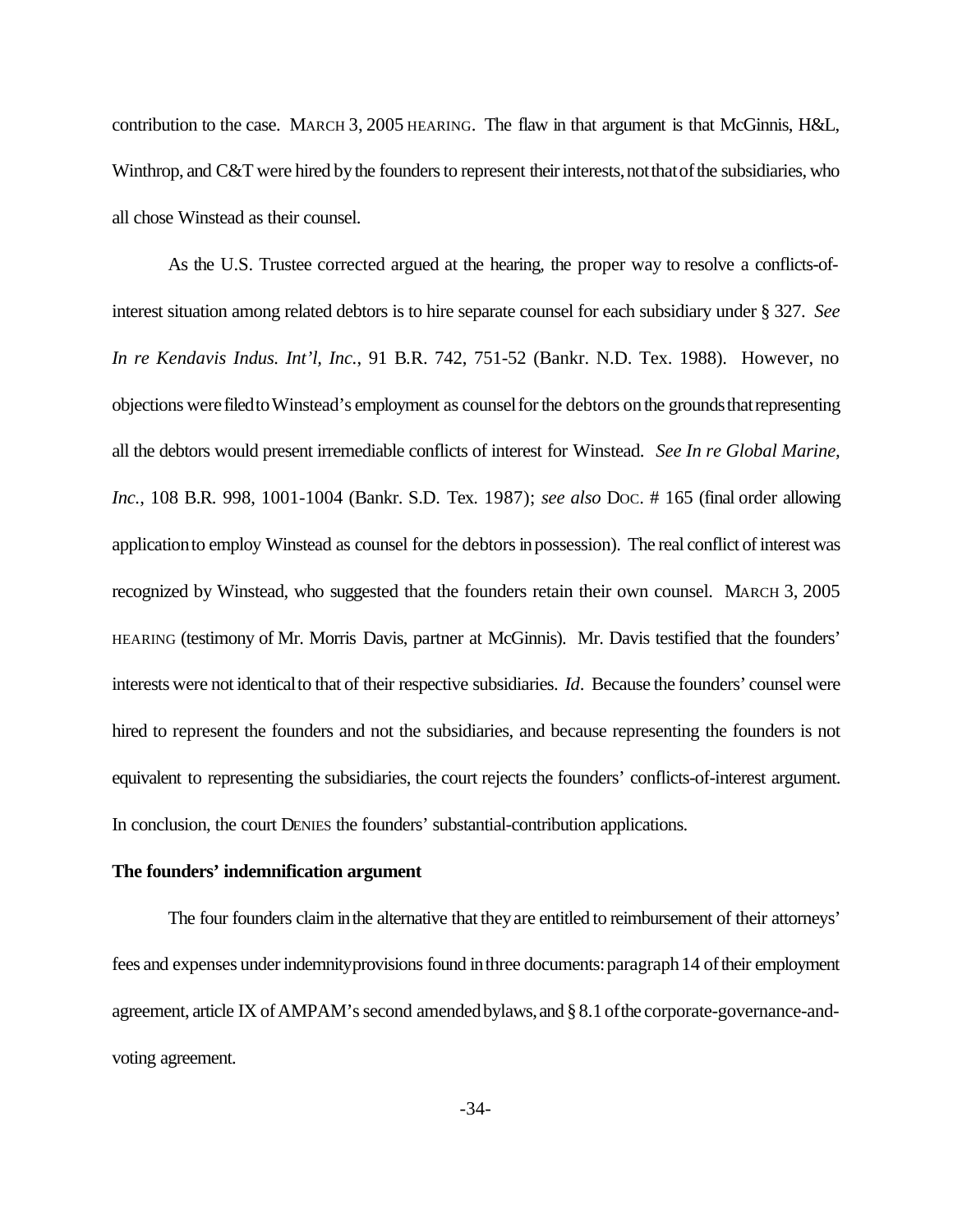Paragraph 14 of their employment agreement states:

In the event Executive is made a party to any threatened, pending or completed action, suit or proceeding, whether civil, derivative, subrogation, criminal, administrative or investigative . . . by reason of the fact that he is or was performing services for the Company or any of the AMPAM Companies . . . then the Company shall indemnify Executive against and hold Executive harmless from any costs, expenses (including reasonable attorneys'fees as provided in this paragraph), liabilities, losses and exposures for Executive's services as an employee, officer and director of the Company (or any of AMPAM Companies or any successor) *to the maximum extent permitted under applicable law* . . . . The provisions of this paragraph 14 shall also extend to periods covered in any prior Employment Agreement between the Company or any of its predecessors and Executive.

Exh. 151B, tabs 12-14 (emphasis added).

Article IX of AMPAM's second amended bylaws states:

The Corporation shall, to the full extent permitted by Section 145 of Title 8 of the [Delaware General Corporation Law], as amended from time to time, indemnify all officers and directors of the Corporation whom it may indemnify pursuant thereto . . . . The provisions of this Article IX shall apply to acts or omissions occurring before or after the adoption hereof.

Exh. 151B, tab 7.

Finally, § 8.1 of the corporate-governance-and-voting agreement states:

*If approved by the Bankruptcy Court*, *AMPAM shall*, promptly following the date of this Agreement and the consummationofthe Plan, *pay allreasonable transaction costs, fees and expenses* (including legal, accounting and other professional fees) *incurred* by each of Robert A. Christianson, Lloyd C. Smith, Charles E. Parks III and Robert Richey (each a "Negotiating Founder") and the Indenture Trustee *in connection with the negotiation, execution and performance of the Plan and the transactions contemplated thereby*, provided, however, that AMPAM shall not payor reimburse any transaction costs or expenses incurred by a Negotiating Founder on or before February 3, 2004 solely for such Negotiating Founder's own benefit in connection with the negotiation of the "buy out" by such Negotiating Founder under the Term Sheet.

Exh. 151B, tab 9 (emphasis added).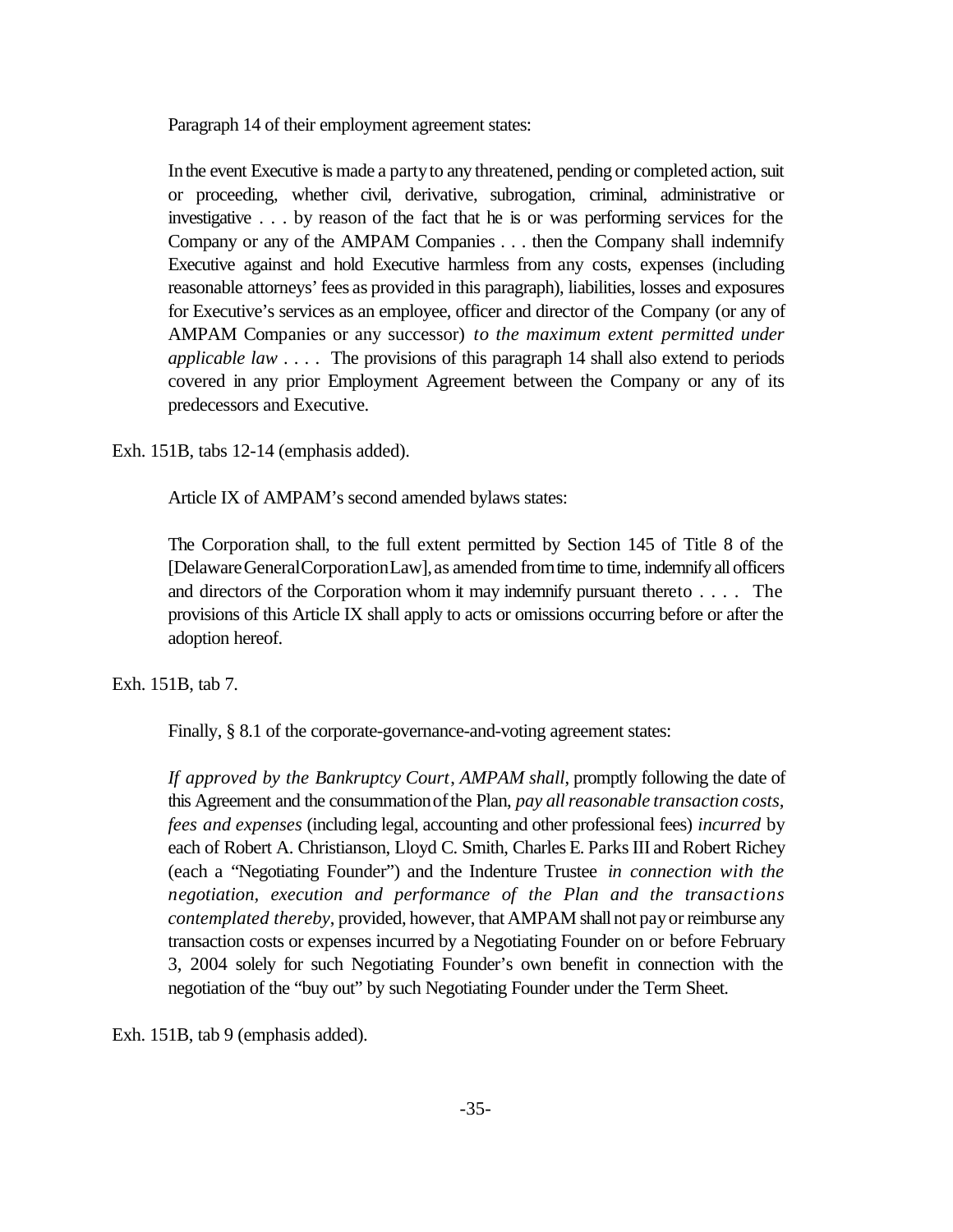The court construes "applicable law" under the employment agreements to mean § 145 of the Delaware General Corporation Law (DGCL), which the bylaws refer to. Section 145 of DGCL generally addresses when a corporation may indemnify its directors and officers who are facing (in good faith and in the best interests of the corporation) any lawsuits or actions in their capacity as an officer or director. *See* DEL. CODE ANN. tit. 8, § 145 (2004).

None of the founders brought to the court's attention any post-petition actions or lawsuits that they were facing as directors and officers of the debtors. *See In re Keene*, 208 B.R. 112, 116 (Bankr. S.D.N.Y. 1997) ("Corporate fiduciaries generally rely on the expectation of indemnification, and may recover their legal fees and expenses on an administrative basis, at least *to the extent they arise from defending postpetition conduct as an officer or director*") (emphasis added). In any case, the work for which the founders argue constitutes substantial contribution do not involve defending any lawsuit or action. The indemnity provisions therefore are not relevant to the founders' substantial-contribution claim.

The founders respond by pointing to § 145(f) of DGCL, which states:

indemnification and advancement of expenses provided by, or granted pursuant to, the other subsections of this section *shall not be deemed exclusive of any other rights to which those seeking indemnification* or advancement of expenses *may be entitled under any bylaw, agreement, vote of stockholders or disinterested directors or otherwise*, both as to action in such person's official capacity and as to action in another capacity while holding such office.

DEL. CODE ANN. tit. 8, § 145(f) (2004) (emphasis added).

The founders appear to argue that  $\S 145(f)$ , combined with the broad indemnity language in their employment agreements and the corporate-governance-and-voting agreement, allows the reorganized debtors to reimburse them for their attorneys' fees and expenses, even though those fees and expenses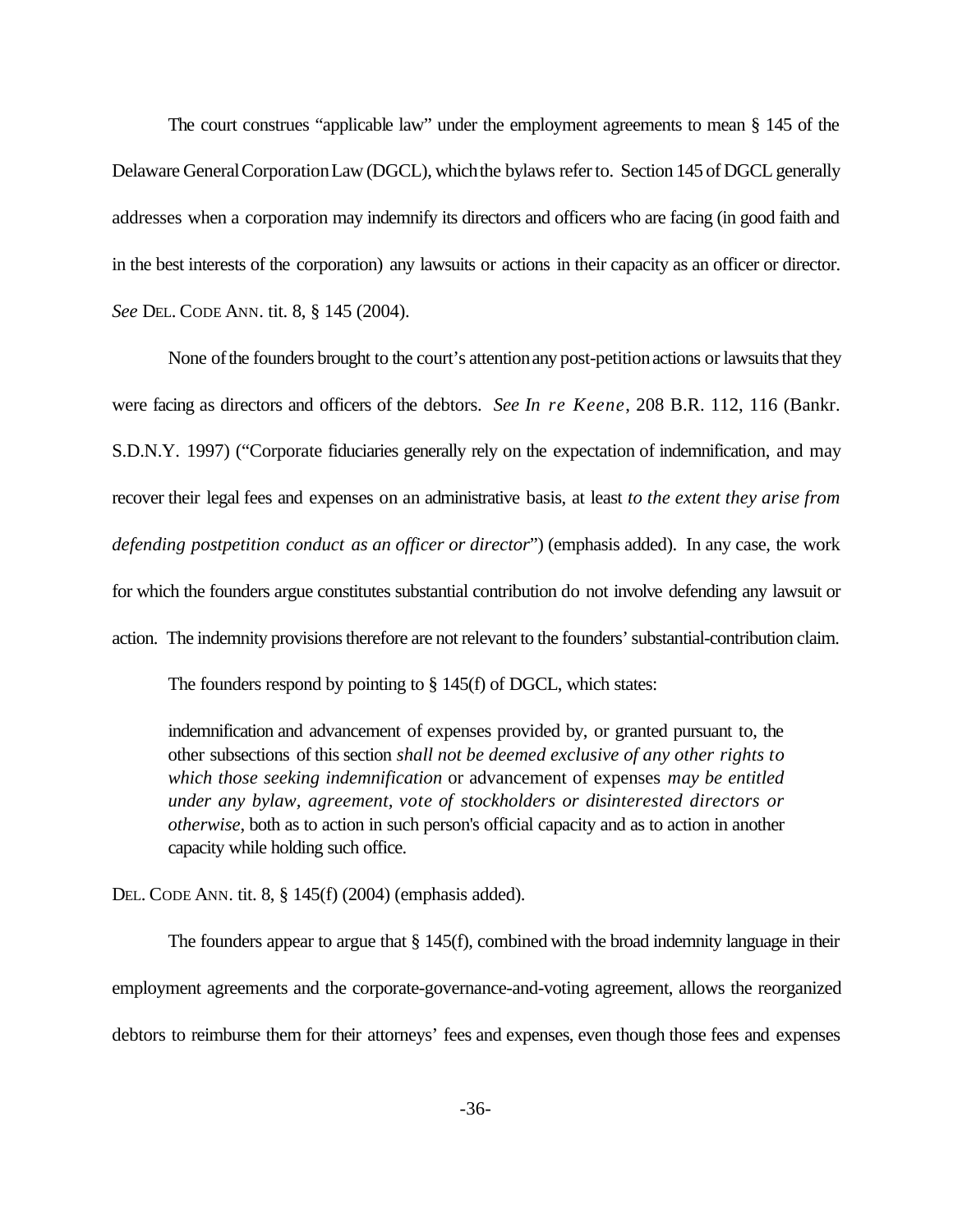were not incurred in defending against a lawsuit as contemplated by § 145.

That argument is not supported by the case law interpreting  $\S$  145(f). Courts agree that a corporation may, under § 145(f), provide indemnification rights beyond that provided by § 145(a) and § 145(b), but those indemnification rights must be consistent withthe substantive portions of§ 145, such as the requirement of good faith in §§ 145(a) and (b). *See Owens Corning v. Nat'l Union Fire Ins. Co.*, 257 F.3d 484, 494 (6th Cir. 2001); *Waltuch v.ContiCommodity Servs., Inc.*, 88 F.3d 87, 91-92 (2d Cir. 1996) (discussing Delaware cases). As the Second Circuit put it, § 145(f) "permits additional rights to be created, but *it is not a blanket authorization to indemnify directors against all expenses, fines, or settlements of whatever nature and regardless of the directors' conduct*. The statutory language is circumscribed by limits of public policy . . . ." *Id*. at 92 n.7 (emphasis added). A requirement of indemnification under § 145 is that the director or officer must be defending some lawsuit or action. *See Owens Corning*, 257 F.3d at 494; *see also Keene*, 208 B.R. at 116. The founders did not face any lawsuit or action related to the activities for which they are claiming substantial contribution. The court is therefore back to its original conclusion: the indemnity provisions do not come into play.

Richey and Parks cite three cases in arguing that a debtor-corporation must indemnify its officers and directors to the full extent provided by the debtor's bylaws. DOC. # 2074 at 17-18, *citing In re Sahlen&Associates, Inc.*, 113 B.R. 152 (Bankr. S.D.N.Y. 1989); *In re Bicoastal Corp.*, 131 B.R. 499 (Bankr. M.D. Fla. 1991); and *Fleischer v. Federal Deposit Ins. Corp.*, 70 F.Supp.2d 1238 (D. Kan. 1999). Article IX of AMPAM's second amended bylaws, however, allows indemnification only to the extent that § 145 of the DGCL allows it, and the cases cited by Richey and Parks do not alter the court's analysis. In the latter two cases the officer or director was facing some sort of lawsuit or action. *See*